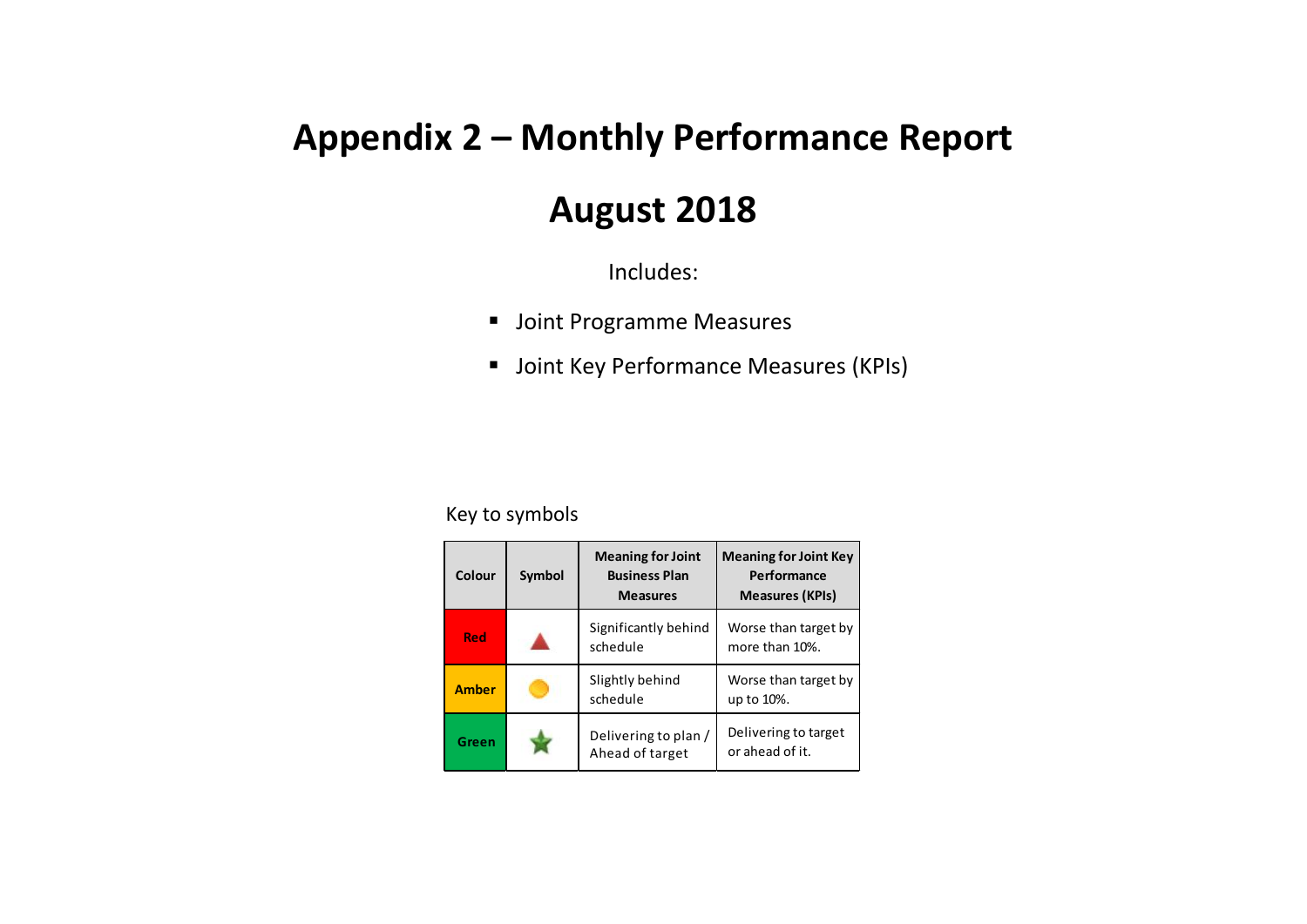| Joint Programme Measures -Protected, Green and Clean                           |                                     |                                              |                                                                                                                                                                                                                                                                      |                                                                                                                                                                                           |            |                                                                                                                                                                                                                                                                                                                                                                                                                                                                                                                                                                                                                                                                                                                                                                                                                                                                          |            |  |
|--------------------------------------------------------------------------------|-------------------------------------|----------------------------------------------|----------------------------------------------------------------------------------------------------------------------------------------------------------------------------------------------------------------------------------------------------------------------|-------------------------------------------------------------------------------------------------------------------------------------------------------------------------------------------|------------|--------------------------------------------------------------------------------------------------------------------------------------------------------------------------------------------------------------------------------------------------------------------------------------------------------------------------------------------------------------------------------------------------------------------------------------------------------------------------------------------------------------------------------------------------------------------------------------------------------------------------------------------------------------------------------------------------------------------------------------------------------------------------------------------------------------------------------------------------------------------------|------------|--|
| <b>Measure</b>                                                                 | <b>Portfolio Holder</b>             | Director/Lead<br><b>Officer</b>              | <b>Last Milestone</b>                                                                                                                                                                                                                                                | <b>Next Milestone</b>                                                                                                                                                                     |            | <b>Status Commentary</b>                                                                                                                                                                                                                                                                                                                                                                                                                                                                                                                                                                                                                                                                                                                                                                                                                                                 | <b>YTD</b> |  |
| JBP1.1.1 Maintain High Quality<br><b>Waste &amp; Recycling Services</b>        | Cllr D Bambridge<br>CIIr D Pickford | Kane, Graeme<br>Potter, Ed                   | Improvements being<br>made to the bulky<br>waste service in<br>anticipation of an<br>increased usage once<br>customers can book<br>on-line.                                                                                                                          | Develop campaigns<br>for improving material<br>quality, concentrating<br>on reducing the<br>contamination of the<br>dry recycling streams.                                                | ★          | All running to plan, garden waste tonnages are a bit lower<br>because of the hot summer however across both CDC & SNC<br>we are in a similar position to the same period last year.<br>Tonnages should rise in September when residents start filling<br>their brown bins with garden waste.<br>The team will be looking at educational and promotional material<br>about what residents and businesses should be putting in which<br>waste bins (Green, Blue & Brown bins).                                                                                                                                                                                                                                                                                                                                                                                             | ★          |  |
| JBP1.1.2 Provide High Quality<br><b>Street Cleansing Services</b>              | Cllr D Bambridge<br>Cllr D Pickford | Kane, Graeme<br>Potter, Ed                   | Kings End<br>Neighbourhood<br>blitz, Bicester.<br>Feedback and<br>participation from<br>Bicester residents was<br>good.<br>Litter picking on the<br>A43, SNC.                                                                                                        | Preparation for<br>delivery of the next<br>Neighbourhood blitz<br>events covering areas<br>of Bretch Hill in CDC in<br>September.<br>Proactive litter<br>picks on the A43<br>through SNC. | $\bigstar$ | The Neighbourhood blitz events programme are on track<br>across both CDC & SNC. In Bicester, this resulted in many<br>alleyways being cleared of rubbish and included many other<br>alleyways which are not the responsibility of CDC.<br>Continued work on keeping the A43 dual carriageway clean<br>including the central reservation in SNC is going well.                                                                                                                                                                                                                                                                                                                                                                                                                                                                                                            | $\star$    |  |
| JBP1.1.3 Tackle Environmental<br>Crime                                         | Cllr D Bambridge<br>Cllr D Pickford | Kane, Graeme<br>Potter, Ed                   | A number of fixed<br>penalty notices have<br>been issued for<br>cigarette littering in<br>Banbury.                                                                                                                                                                   | The team will be<br>investigating why<br>and where and plans<br>being developed to<br>help curb this rise<br>across CDC.                                                                  | $\bullet$  | CDC - During this month concerns around the rise in fly tipping is<br>being investigated, research into hot spots is being conducted.<br>Proactive community warden patrols have resulted in successes<br>with Fixed Penalty notices being issued for littering (all cigarette<br>ends) especially in Banbury. The Community wardens are<br>conducting hot spot patrols and advising residents and businesses<br>how to dispose of litter/cigarette ends lawfully.<br>SNC hasn't seen an increase of fly tipping activity during this<br>period.                                                                                                                                                                                                                                                                                                                         | $\bullet$  |  |
| JBP1.1.4 Reduce Our Carbon<br>Footprint and Protect the Natural<br>Environment | CIIr D Bambridge<br>CIIr D Pickford | Carr, Jane<br>Rilev, Nicola<br>Webb, Richard | CDC & SNC - Air quality<br>monitoring continues in<br>Horsefair and Hennef<br>Way, Banbury, Kings<br>End in Bicester and<br>Towcester town centre.<br>Four electric street<br>cleaning vans have<br>been ordered to replace in September.<br>Petrol/diesel vehicles. | Air quality<br>monitoring to<br>continue across the<br>both CDC & SNC<br>Districts.<br>The electric street<br>cleaning vans are due                                                       | ★          | The Bicester Air Quality Demonstration Project will take<br>place over a 3 week period during September/October<br>2018.<br>To increase awareness of the link between transport and air quality<br>CDC, in partnership with the UK Space Agency, is hosting a poster<br>competition for secondary school students in Bicester.<br>A key objective of the scheme is to highlight the advantages of<br>walking and cycling over car travel and this autumn Bicester<br>will be the focus of the UK Space Agency funded Urban<br>Healthy Living project using satellite technology to map<br>levels of Nitrogen Dioxide across the town.<br>The team is continuing to collect air quality monitoring data on a<br>monthly basis across both CDC & SNC. This<br>data is then made available to support the Air Quality<br>Management initiatives and plans we have in place. | *          |  |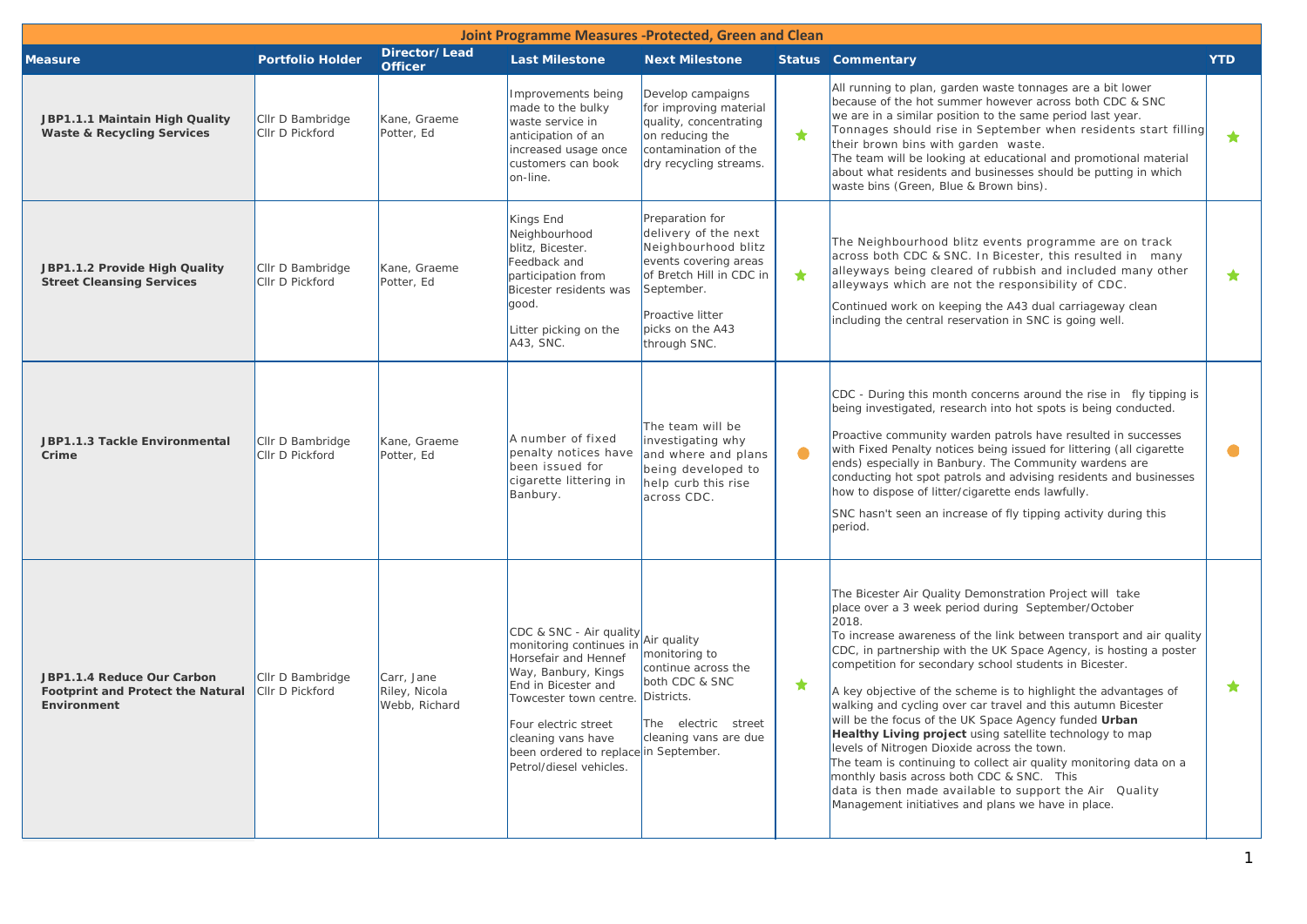| Joint Programme Measures -Protected, Green and Clean  |                                |                                                              |                                                                                                                                                                                                       |                                                                                                              |            |                                                                                                                                                                                                                                                                                                                                                                                                                                                                                                                                                                                                                                                                                                                                                                                                                                                                                                                                                                                                                                                                                                                                                                                                                                                                                                                                                                                                                                                                                                                                                                      |            |  |  |
|-------------------------------------------------------|--------------------------------|--------------------------------------------------------------|-------------------------------------------------------------------------------------------------------------------------------------------------------------------------------------------------------|--------------------------------------------------------------------------------------------------------------|------------|----------------------------------------------------------------------------------------------------------------------------------------------------------------------------------------------------------------------------------------------------------------------------------------------------------------------------------------------------------------------------------------------------------------------------------------------------------------------------------------------------------------------------------------------------------------------------------------------------------------------------------------------------------------------------------------------------------------------------------------------------------------------------------------------------------------------------------------------------------------------------------------------------------------------------------------------------------------------------------------------------------------------------------------------------------------------------------------------------------------------------------------------------------------------------------------------------------------------------------------------------------------------------------------------------------------------------------------------------------------------------------------------------------------------------------------------------------------------------------------------------------------------------------------------------------------------|------------|--|--|
| <b>Measure</b>                                        | <b>Portfolio Holder</b>        | Director/Lead<br><b>Officer</b>                              | <b>Last Milestone</b>                                                                                                                                                                                 | <b>Next Milestone</b>                                                                                        |            | <b>Status Commentary</b>                                                                                                                                                                                                                                                                                                                                                                                                                                                                                                                                                                                                                                                                                                                                                                                                                                                                                                                                                                                                                                                                                                                                                                                                                                                                                                                                                                                                                                                                                                                                             | <b>YTD</b> |  |  |
| JBP1.1.5 Mitigate the Effects of<br>HS <sub>2</sub>   | Cllr C Clarke<br>Cllr S Clarke | Colwell, Adrian<br>Newton, Jim                               | Schedule 17<br>submissions have<br>been received for<br>enabling highway<br>works including the<br>new Chipping<br>Warden Relief Rd,<br>and the highway<br>junction<br>improvements at<br>Greatworth. | Determine the<br>Schedule 17<br>submissions.<br>Planning Forum<br>meeting.                                   | $\bigstar$ | Forthcoming Planning Forum meeting to include discussion on<br>progress on formulation of route wide design parameters.                                                                                                                                                                                                                                                                                                                                                                                                                                                                                                                                                                                                                                                                                                                                                                                                                                                                                                                                                                                                                                                                                                                                                                                                                                                                                                                                                                                                                                              | $\bigstar$ |  |  |
| JBP1.1.6 Maintain the District as<br>a Low Crime Area | Cllr A McHugh<br>Cllr K Cooper | Carr, Jane<br>Kane, Graeme<br>Riley, Nicola<br>Webb, Richard | Licensing - reviewing<br>all new applicants for<br>private hire /<br>hackney carriage<br>driver licences,<br>ensuring they are<br>undertaking all<br>mandatory training.                              | Licensing - A Joint<br>Operating<br>Framework for taxi<br>licensing to be<br>adopted in<br>Northamptonshire. | $\bigstar$ | Licensing - All new applicants for Private Hire / Hackney carriage<br>driver licences continue to undertake mandatory safeguarding<br>awareness training across both CDC & SNC.<br>Community Safety - Action plans have been revised to reflect the<br>intelligence and address community safety concerns in both<br>Districts. A new action plan has been developed to work in<br>partnership with other organisations around minimizing the impact<br>of organised crime groups operating in both district areas; this is a<br>national trend which we are seeing in our two District areas.<br>Crime remains higher when compared to previous years, but this is<br>a national trend, both districts remain a safer place in comparison<br>to its most similar group areas.<br>A number of campaigns are being planned for the Autumn<br>in both areas.<br>A review of our staff and Councillor safeguarding training<br>has taken place and an audit has been conducted to<br>provide analysis of our gaps and where our focus needs to be.<br>We currently have three active problem solving action plans in<br>operation at this time across the two areas.<br>These action plans are designed to make a direct impact on<br>perpetrators of crime and benefit the community.<br>Progress being made in discussions with other Councils in<br>Northamptonshire on the introduction of a joint operating<br>framework for licensing and safeguarding in the County. A draft<br>Framework has been produced and is being reviewed and<br>finalised for approval. | $\bigstar$ |  |  |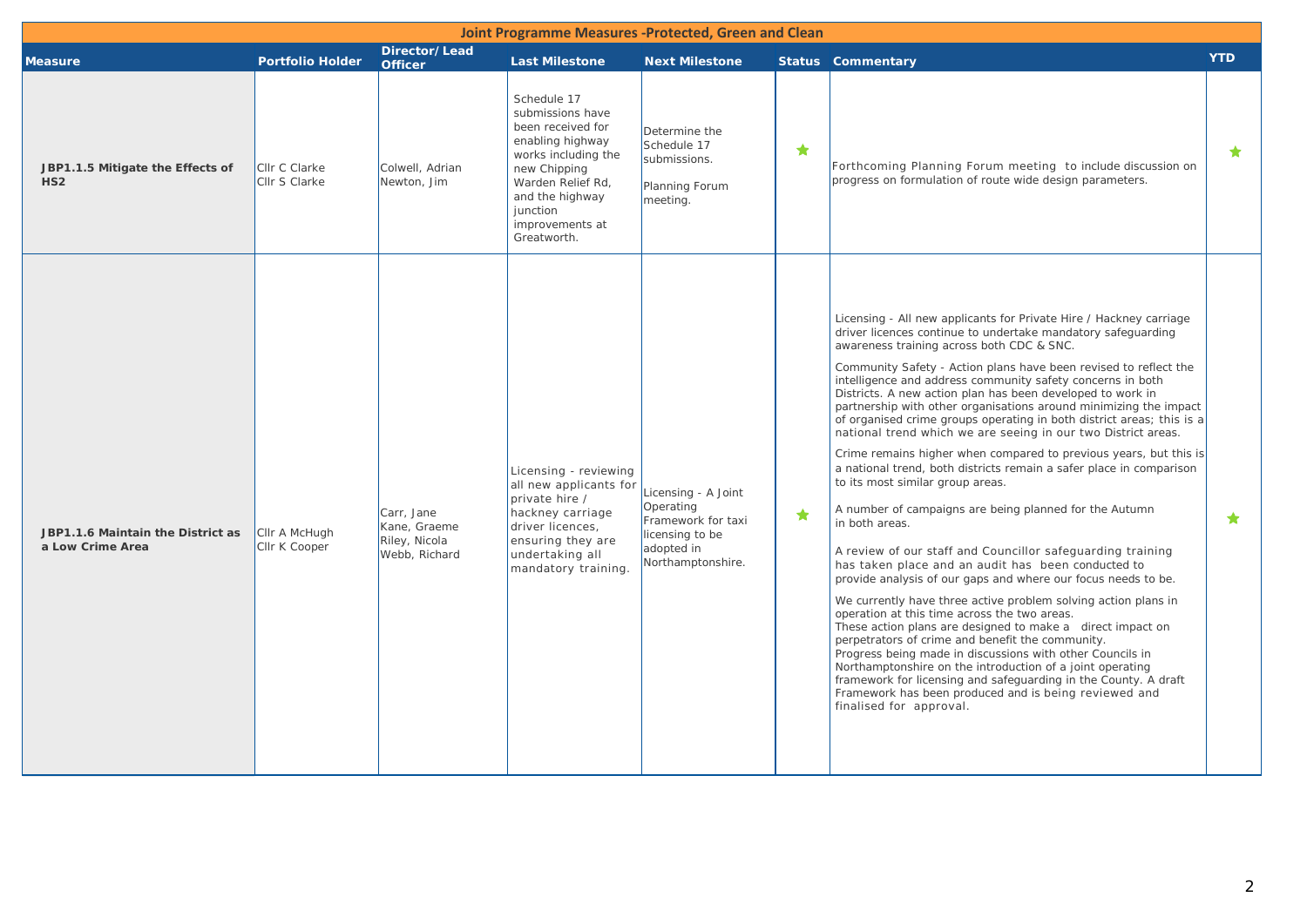| Joint Programme Measures -Protected, Green and Clean |                                       |                                                   |                                                                                                                                                                                                                                                                            |                                                                                                                                                                                                                                      |   |                                                                                                                                                                                                                                                                                                                                                                                                                                                                                                                                                                                                                                                      |            |  |  |  |
|------------------------------------------------------|---------------------------------------|---------------------------------------------------|----------------------------------------------------------------------------------------------------------------------------------------------------------------------------------------------------------------------------------------------------------------------------|--------------------------------------------------------------------------------------------------------------------------------------------------------------------------------------------------------------------------------------|---|------------------------------------------------------------------------------------------------------------------------------------------------------------------------------------------------------------------------------------------------------------------------------------------------------------------------------------------------------------------------------------------------------------------------------------------------------------------------------------------------------------------------------------------------------------------------------------------------------------------------------------------------------|------------|--|--|--|
| <b>Measure</b>                                       | <b>Portfolio Holder</b>               | Director/Lead<br><b>Officer</b>                   | <b>Last Milestone</b>                                                                                                                                                                                                                                                      | <b>Next Milestone</b>                                                                                                                                                                                                                |   | <b>Status Commentary</b>                                                                                                                                                                                                                                                                                                                                                                                                                                                                                                                                                                                                                             | <b>YTD</b> |  |  |  |
| JBP1.1.7 Protect the Built<br>Heritage               | <b>Clir C Clarke</b><br>Cllr R Clarke | Colwell, Adrian<br>Mitchell, Clare<br>Newton, Jim | Research for<br>heritage and<br>conservation area<br>reviews.<br>Refocusing Heritage<br>at Risk Strategy<br>On-going input to<br>major development<br>sites<br>On-going input to<br>strategic<br>infrastructure<br>projects including<br>East West rail and<br><b>HS2.</b> | The heritage reviews<br>for Piddington and<br>Helmdon should be<br>complete in<br>September 2018.<br>The conservation<br>area reviews for<br>Stratton Audley,<br>Somerton and Duns<br>Tew should be<br>complete in<br>November 2018. | ★ | Work continues to achieve appropriate conservation and/or<br>re-use of historic buildings and structures currently<br>identified as at risk. 50 buildings / sites have been contacted<br>to undertake surveys as part of the Heritage at Risk<br>Strategy. We anticipate that Heritage at Risk survey work for<br>the remaining identified buildings and structures will be<br>completed by November / December this year.<br>Conservation support for major projects at the former RAF<br>Bicester and RAF Upper Heyford sites will continue as required.<br>Work continues in providing heritage advice to HS2 and East West<br>Rail developments. | $\bullet$  |  |  |  |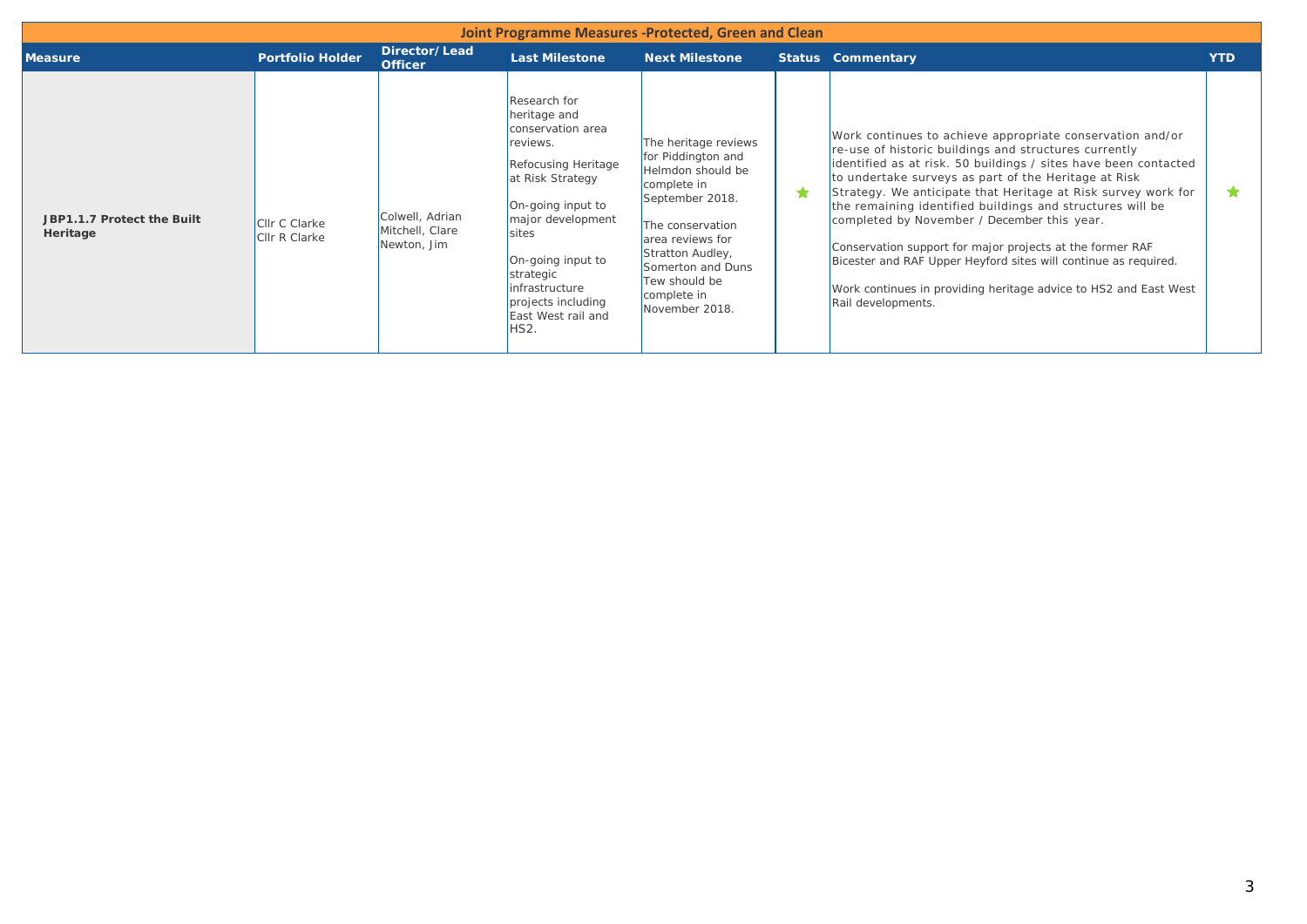| <b>Joint Programme Measures - Thriving Communities &amp; Wellbeing</b> |                                                                 |                                                               |                                                                                                                                                                                                                                                                                                                                                              |                                                                                                                                                                                                                                                                                                                                                                                                                                                                                                                                                                                                                                 |   |                                                                                                                                                                                                                                                                                                                                                                                                                                                                                                                                                                                                                                                                                                                                                                                                                                                                                                                                                                                                                                                                                                                                                                                                                                                                                                                              |            |  |  |
|------------------------------------------------------------------------|-----------------------------------------------------------------|---------------------------------------------------------------|--------------------------------------------------------------------------------------------------------------------------------------------------------------------------------------------------------------------------------------------------------------------------------------------------------------------------------------------------------------|---------------------------------------------------------------------------------------------------------------------------------------------------------------------------------------------------------------------------------------------------------------------------------------------------------------------------------------------------------------------------------------------------------------------------------------------------------------------------------------------------------------------------------------------------------------------------------------------------------------------------------|---|------------------------------------------------------------------------------------------------------------------------------------------------------------------------------------------------------------------------------------------------------------------------------------------------------------------------------------------------------------------------------------------------------------------------------------------------------------------------------------------------------------------------------------------------------------------------------------------------------------------------------------------------------------------------------------------------------------------------------------------------------------------------------------------------------------------------------------------------------------------------------------------------------------------------------------------------------------------------------------------------------------------------------------------------------------------------------------------------------------------------------------------------------------------------------------------------------------------------------------------------------------------------------------------------------------------------------|------------|--|--|
| <b>Measure</b>                                                         | <b>Portfolio Holder</b>                                         | Director/Lead<br><b>Officer</b>                               | <b>Last Milestone</b>                                                                                                                                                                                                                                                                                                                                        | <b>Next Milestone</b>                                                                                                                                                                                                                                                                                                                                                                                                                                                                                                                                                                                                           |   | <b>Status Commentary</b>                                                                                                                                                                                                                                                                                                                                                                                                                                                                                                                                                                                                                                                                                                                                                                                                                                                                                                                                                                                                                                                                                                                                                                                                                                                                                                     | <b>YTD</b> |  |  |
| JBP2.1.1 Provide & Support<br><b>Health &amp; Wellbeing</b>            | Cllr A McHugh<br>Cllr C Clarke<br>Cllr K Cooper<br>CIIr T Ilott | Carr, Jane<br>Colwell, Adrian<br>Riley, Nicola<br>Rowe, Rosie | CDC:<br>Social Prescribing<br>Headline KPIs and<br>Memo of<br>Understanding<br>agreed with<br>Citizens Advice<br>$(CA)$ .<br>CA has agreed<br>contract for grant with<br>Department of<br>Health.<br>SNC:<br>Social Prescribing -<br>Discussions held with<br>Northants County<br>Council Public health<br>re SNC involvement<br>with Social<br>Prescribing. | CDC:<br>Social Prescribing -<br>Recruitment of<br>Community<br>Navigators;<br>Establish contacts<br>with 3rd sector<br>referral partners.<br>Activity Map -<br>Publication of CDC<br>Community<br>Wellbeing Activity<br>Map on the website<br>Armed Forces Covenant<br>CDC to sign<br>Oxfordshire Covenant.<br>SNC:<br>Health & Wellbeing<br>Forum - Meeting 25<br>September<br>Activity Map -<br>Publication<br>of SNC Community<br>Wellbeing Activity Map<br>on the website Armed<br>Forces Covenant -<br>Funding decision on<br>contribution to Armed<br>Forces Community<br>Covenant (AFCC)<br>Partnership Officer<br>post. | ╈ | An innovative 'Business to Business' Health Check event has been<br>successfully piloted in Bicester. The event was organized in<br>partnership with Bicester Vision and 2B's Management Consultancy,<br>and attracted 56 businesses interested in understanding how<br>productivity and profit can be successfully enhanced through<br>promoting employee wellbeing.<br>The successful event also offered a marketplace for local<br>health and wellbeing suppliers to connect with local firms.<br>The event is currently being evaluated with a view to holding<br>similar events elsewhere in the district.<br>$CDC -$<br>Work on going to develop Social Prescribing (SP) scheme in<br>partnership with Citizens Advice North Oxfordshire, West<br>Oxfordshire District Council and Oxfordshire Clinical Commissioning<br>Group. Now that the Department of Health funding is secured the<br>community navigators will be recruited.<br>CDC & SNC -<br>Across both our districts we are currently developing online<br>Wellbeing Maps' which will be a visual directory of affordable<br>community / wellbeing activities and feed into the lower 'self-<br>referral' tier of Social prescribing.<br>Vetting of participants has been more time consuming than<br>anticipated, but we hope to go live in mid-September. | $\bigstar$ |  |  |
| JBP2.1.2 Provide enhanced<br>leisure facilities                        | Cllr G Reynolds<br>Cllr K Cooper                                | Bolton, Sharon<br>Carr, Jane                                  | <b>Holiday Hub</b><br>Programme<br>successfully delivered<br>across both districts.<br>FAST programme<br>started, over 500<br>cards signed up in<br><b>Brighter Future</b><br>Wards, Banbury.<br>Cooper School<br>(Bicester)<br>Performance Hall floor<br>finished.                                                                                          | <b>Brackley Pool</b><br>expected to<br>complete in<br>October.<br>Kitchen work to<br>commence at North<br>Oxfordshire Academy.<br>FAST programme to<br>have new offers at<br>Spiceball with<br>Family Membership<br>50% reduction<br>included.                                                                                                                                                                                                                                                                                                                                                                                  | ★ | Work on Brackley Leisure Centre ongoing.<br><b>FAST</b> programme has got off to a successful start with 550 cards<br>being accessed by residents in targeted wards.<br>Holiday Hub Programme very successful with record numbers,<br>2943, across CDC & SNC.                                                                                                                                                                                                                                                                                                                                                                                                                                                                                                                                                                                                                                                                                                                                                                                                                                                                                                                                                                                                                                                                | $\star$    |  |  |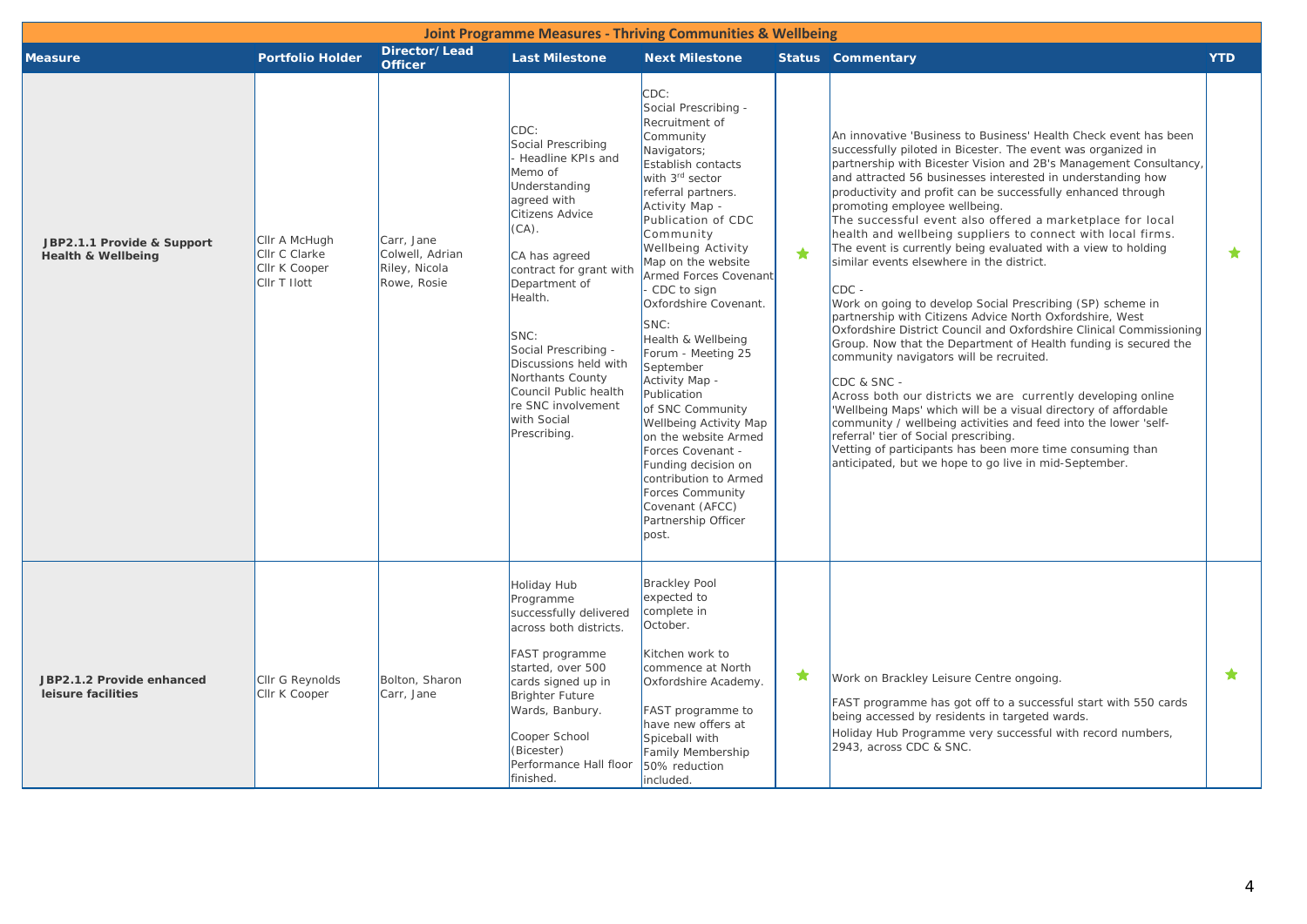| <b>Joint Programme Measures - Thriving Communities &amp; Wellbeing</b> |                                |                                 |                                                                                                                                                                                                                                                                                                                                                                                                                                                                                                                                                                                                                                                                                                                                                                                                               |                                                                                                                                                                                                                                                                                                                                                                                                                                                                                                                                                                                                                                                                                                                                                                           |   |                                                                                                                                                                                                                                                                                                                                                                                                                                                                                                                                                                                                                                                                                                                                                                                                                                                                                                                                                                                                                                                                                                                                                                                                                                                                                                                                                                                                                                                                                                                                                                                                                                                                                                                                                                                                                                                            |            |  |  |
|------------------------------------------------------------------------|--------------------------------|---------------------------------|---------------------------------------------------------------------------------------------------------------------------------------------------------------------------------------------------------------------------------------------------------------------------------------------------------------------------------------------------------------------------------------------------------------------------------------------------------------------------------------------------------------------------------------------------------------------------------------------------------------------------------------------------------------------------------------------------------------------------------------------------------------------------------------------------------------|---------------------------------------------------------------------------------------------------------------------------------------------------------------------------------------------------------------------------------------------------------------------------------------------------------------------------------------------------------------------------------------------------------------------------------------------------------------------------------------------------------------------------------------------------------------------------------------------------------------------------------------------------------------------------------------------------------------------------------------------------------------------------|---|------------------------------------------------------------------------------------------------------------------------------------------------------------------------------------------------------------------------------------------------------------------------------------------------------------------------------------------------------------------------------------------------------------------------------------------------------------------------------------------------------------------------------------------------------------------------------------------------------------------------------------------------------------------------------------------------------------------------------------------------------------------------------------------------------------------------------------------------------------------------------------------------------------------------------------------------------------------------------------------------------------------------------------------------------------------------------------------------------------------------------------------------------------------------------------------------------------------------------------------------------------------------------------------------------------------------------------------------------------------------------------------------------------------------------------------------------------------------------------------------------------------------------------------------------------------------------------------------------------------------------------------------------------------------------------------------------------------------------------------------------------------------------------------------------------------------------------------------------------|------------|--|--|
| <b>Measure</b>                                                         | <b>Portfolio Holder</b>        | Director/Lead<br><b>Officer</b> | <b>Last Milestone</b>                                                                                                                                                                                                                                                                                                                                                                                                                                                                                                                                                                                                                                                                                                                                                                                         | <b>Next Milestone</b>                                                                                                                                                                                                                                                                                                                                                                                                                                                                                                                                                                                                                                                                                                                                                     |   | <b>Status Commentary</b>                                                                                                                                                                                                                                                                                                                                                                                                                                                                                                                                                                                                                                                                                                                                                                                                                                                                                                                                                                                                                                                                                                                                                                                                                                                                                                                                                                                                                                                                                                                                                                                                                                                                                                                                                                                                                                   | <b>YTD</b> |  |  |
| JBP2.1.3 Provide support to the<br>voluntary sector                    | Cllr A McHugh<br>Cllr K Cooper | Carr, Jane<br>Riley, Nicola     | $SNC -$<br>Towcester Youth<br>Partnership & Brackley<br>Youth Partnership -<br>Appointment of Youth<br>Co-ordinator for the<br>district August 2018<br>to start in September.<br>$CDC -$<br>Summerfest<br><b>Brighter Futures</b><br>Play Day event<br>delivered 21<br>August.<br>Bicester Old School<br>Play Day event<br>delivered 28 August<br>Play: Full initiative<br>delivered in July<br>/August in Brighter<br>Future wards in<br>Banbury<br>Community Nature<br>Plans are in place<br>across both Districts -<br>2 year strategy.<br>CDC - Cherwell<br>Community Lottery<br>Gambling<br>Commission licence<br>application submitted.<br>Outcome<br>anticipated early<br>Jan 2018.<br>SNC - Assets of<br>Community Value<br>(ACV) full<br>moratorium<br>triggered for<br>Middleton Cheney<br>Library. | SNC-<br>South Northants<br>Seniors' Forum in<br>planning stages for 31<br>October.<br>CDC-<br>Age Friendly<br><b>Banbury focus</b><br>groups launch in<br>September - second<br>part of the initiatives<br>consultation.<br>Little Lunch events<br>planned for Sept/Oct.<br>Cherwell Seniors Forum<br>September 27.<br>CDC /SNC -<br>Connecting<br>Community events<br>being planned for Oct<br>- Theme Preparing for<br>winter aimed at older<br>residents across the<br>districts.<br>CDC: Lottery<br>Community Fund<br>grants policy and<br>'Good Cause' partners'<br>membership policy for<br>CEDR on 18/09.<br>SNC: Agenda and<br>arrangements for extra<br>Parish Forum on 02/10.<br>Grant application<br>assesments for<br>Community<br>Funding Panel on<br>01/10. | ★ | $SNC -$<br>Seniors Forum agenda to include Community Safety<br>theme, Community Funding for Vol Sectors, Age UK<br>Services update & SNVB support and resources.<br>Youth Coordinator pilot starts in September, funding has been<br>secured for this post by the Brackley Youth Partnership & Towcester<br>Youth Partnership supported by<br>SNC Community Development Officer - Young People.<br>The Coordinator will work with voluntary youth groups and<br>organisations to strengthen the offer for young people across<br>the district.<br>$CDC -$<br>Summer Fest Play Day - To show case opportunities for<br>young people and families in Brighter Future wards bringing<br>together voluntary groups and organisations with<br>information and engaging activities. Themes focused were<br>'health & wellbeing, community safety and healthy eating'.<br>Little lunch events will help bring communities together, reduce<br>social isolation and make links to local organisations and groups<br>in local areas across the district. All Community Associations in<br>the district have been contacted to encourage events in their<br>localities with Hanwell Fields / Ruscote & Langford delivering the<br>first events in the district.<br>Age Friendly Banbury Focus group sessions are being<br>planned as the second part of the initiatives consultation<br>(Sept/Oct). The focus groups will look at the top 4 themes<br>from the initial consultation and drill down into more detail<br>with a cross section of Banbury older people groups.<br>The consultation results will be used to shape the Age Friendly<br>Banbury action plan.<br>CDC: Lottery policies in place will enable us to generate<br>pre-publicity for the Cherwell Community Lottery and gain<br>expressions of interest from potential 'Good Cause'<br>partners. | $\bigstar$ |  |  |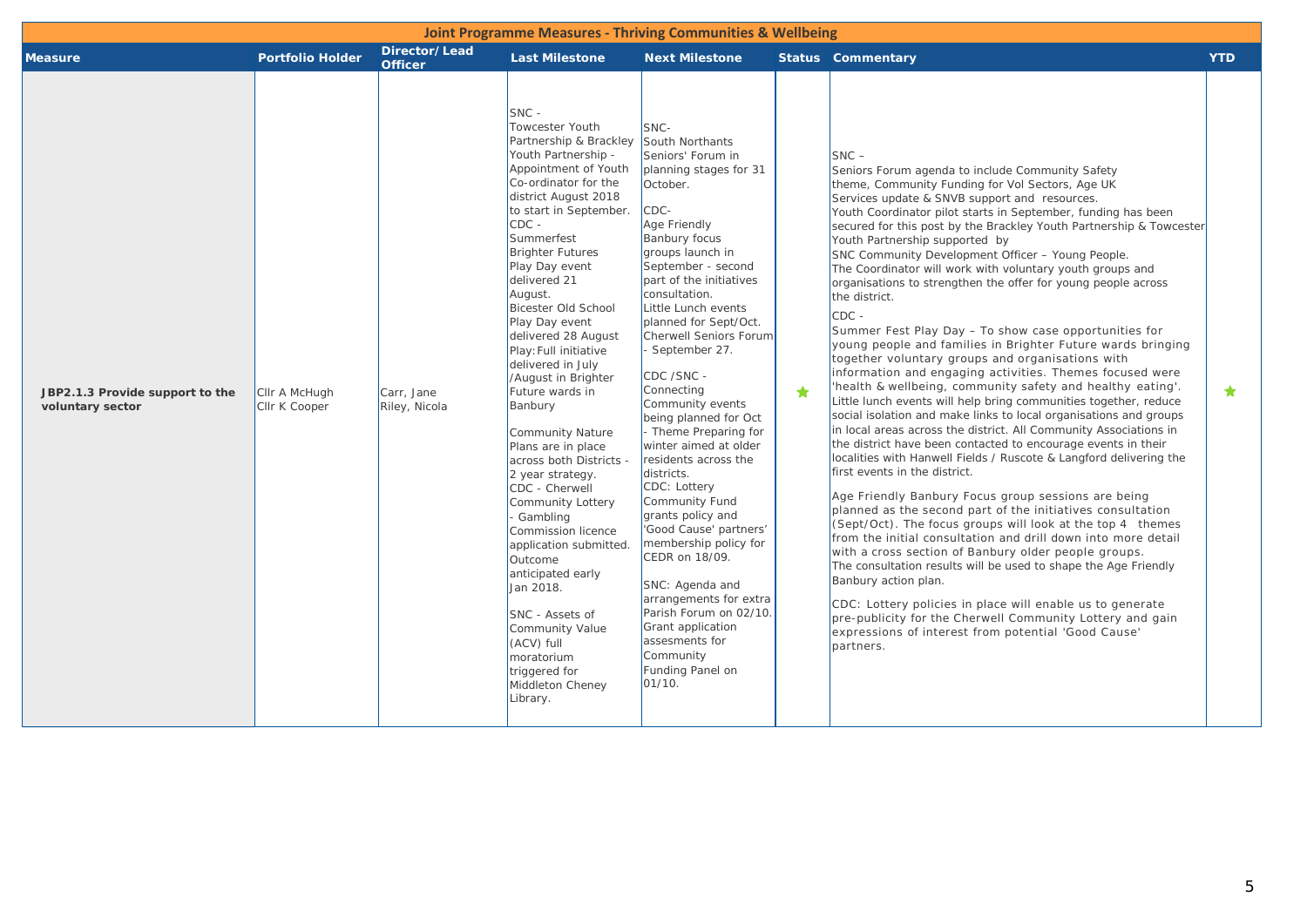| <b>Joint Programme Measures - Thriving Communities &amp; Wellbeing</b>    |                                   |                                                              |                                                                                                                                                                                                                                                           |                                                                                                                                                                                                                                                      |            |                                                                                                                                                                                                                                                                                                                                                                                                                                                                                                                                                                                                                                                                                                                               |            |  |  |
|---------------------------------------------------------------------------|-----------------------------------|--------------------------------------------------------------|-----------------------------------------------------------------------------------------------------------------------------------------------------------------------------------------------------------------------------------------------------------|------------------------------------------------------------------------------------------------------------------------------------------------------------------------------------------------------------------------------------------------------|------------|-------------------------------------------------------------------------------------------------------------------------------------------------------------------------------------------------------------------------------------------------------------------------------------------------------------------------------------------------------------------------------------------------------------------------------------------------------------------------------------------------------------------------------------------------------------------------------------------------------------------------------------------------------------------------------------------------------------------------------|------------|--|--|
| <b>Measure</b>                                                            | <b>Portfolio Holder</b>           | Director/Lead<br><b>Officer</b>                              | <b>Last Milestone</b>                                                                                                                                                                                                                                     | <b>Next Milestone</b>                                                                                                                                                                                                                                |            | <b>Status Commentary</b>                                                                                                                                                                                                                                                                                                                                                                                                                                                                                                                                                                                                                                                                                                      | <b>YTD</b> |  |  |
| JBP2.1.4 Enhance community<br>resilience as part of emergency<br>planning | Cllr A McHugh<br>CIIr D Bambridge | Carr, Jane<br>Kane, Graeme<br>Riley, Nicola<br>Webb, Richard | Identify any<br>learning from the<br>Silverstone Moto<br>GP.<br>Strengthen<br>arrangements for<br>setting up<br>and managing a District teams' Business<br>Emergency<br>Control Centre.                                                                   | $CDC -$<br>Development of a joint<br>approach to Emergency<br>Planning with<br>Oxfordshire County<br>Council.<br>Refresh of all<br>Continuity Plans<br>following the<br>workshops held<br>over the last two<br>months relating to<br>both CDC & SNC. | $\bigstar$ | Senior Officers are attending multi-agency exercises to enhance<br>their knowledge and experience in responding to emergencies<br>across both districts.<br>Arrangements for a 'District Emergency Contact Centre' are<br>developing with the recruitment of key personnel from within<br>the organisation, supporting both CDC & SNC.<br>SNC supported emergency planning arrangements for the Moto<br>GP to ensure a safe event.<br>Workshops for key service representatives are taking place in<br>August and September to support the refresh of all business<br>continuity plans.                                                                                                                                       | $\bigstar$ |  |  |
| JBP2.1.5 Prevent homelessness                                             | Cllr J Donaldson<br>Cllr K Cooper | Carr, Jane<br>Douglas, Gillian                               | Recruitment process<br>for the vacant post of<br>Housing Team Leader<br>completed and the<br>new postholder will<br>commence<br>employment in the<br>role in mid-<br>September.<br>The<br>Accommodation<br>Officer at CDC has<br>commenced<br>employment. | Meeting regarding<br>implementation of<br>homelessness<br>strategy and<br>monitoring the<br>delivery of the action<br>plan will take place in<br>September across<br>both districts.                                                                 | $\bigstar$ | There has been an increase in homelessness presentations<br>to both CDC and SNC with teams responding effectively to<br>demand and encouraging households to present early to<br>maximise the opportunity for prevention.<br>An internal review of the needs of single homeless customers<br>at CDC is well underway. Initial findings of this review are<br>expected end of September.<br>Website content in relation to homelessness has been reviewed<br>and updated to provide more information to help customers<br>threatened with homelessness.<br>Both Councils are working with partners to submit bids to Ministry<br>of Housing, Community Local Government for additional funding for<br>domestic abuse services. | $\bigstar$ |  |  |
| JBP2.1.6 Safeguard the<br>vulnerable                                      | Cllr A McHugh<br>CIIr K Cooper    | Carr, Jane<br>Riley, Nicola                                  | CDC have<br>collaborated on a<br>Thames Valley bid to<br>Government for<br>domestic abuse<br>services and SNC on<br>a Northamptonshire<br>bid. These were both<br>submitted by<br>the deadline of<br>28/8/18.                                             | Outcomes of the<br>joint bids for funding<br>for Services to<br>victims of domestic<br>abuse are awaited in<br>Oxfordshire and<br>Northamptonshire.                                                                                                  | $\bigstar$ | Both SNC & CDC continue to work with statutory and voluntary<br>sector partners to prepare bids to submit to central<br>government (Ministry of Housing Communities and Local<br>Government) to try to secure funding for domestic abuse<br>services in Northamptonshire & Oxfordshire.                                                                                                                                                                                                                                                                                                                                                                                                                                       | $\bigstar$ |  |  |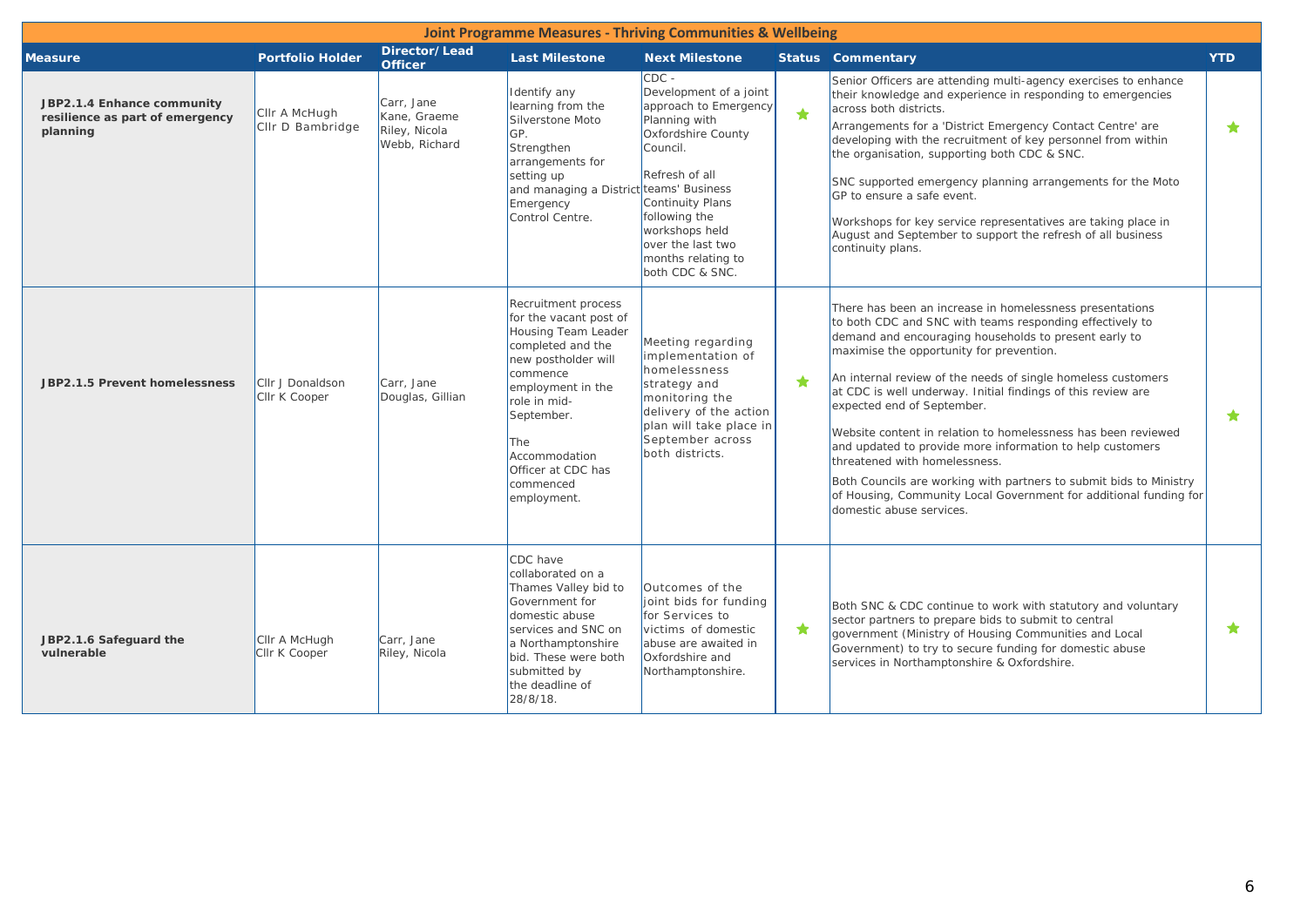| <b>Joint Programme Measures - Thriving Communities &amp; Wellbeing</b>           |                                                                             |                                                     |                                                                                                                                                                                                                                                                                                                                                                                        |                                                                                                                                       |           |                                                                                                                                                                                                                                                                                                                                                                                                                                                                                                                                                                                                                                                                                                                                                                                                                                                                                           |            |  |  |  |
|----------------------------------------------------------------------------------|-----------------------------------------------------------------------------|-----------------------------------------------------|----------------------------------------------------------------------------------------------------------------------------------------------------------------------------------------------------------------------------------------------------------------------------------------------------------------------------------------------------------------------------------------|---------------------------------------------------------------------------------------------------------------------------------------|-----------|-------------------------------------------------------------------------------------------------------------------------------------------------------------------------------------------------------------------------------------------------------------------------------------------------------------------------------------------------------------------------------------------------------------------------------------------------------------------------------------------------------------------------------------------------------------------------------------------------------------------------------------------------------------------------------------------------------------------------------------------------------------------------------------------------------------------------------------------------------------------------------------------|------------|--|--|--|
| <b>Measure</b>                                                                   | <b>Portfolio Holder</b>                                                     | Director/Lead<br><b>Officer</b>                     | <b>Last Milestone</b>                                                                                                                                                                                                                                                                                                                                                                  | <b>Next Milestone</b>                                                                                                                 |           | <b>Status Commentary</b>                                                                                                                                                                                                                                                                                                                                                                                                                                                                                                                                                                                                                                                                                                                                                                                                                                                                  | <b>YTD</b> |  |  |  |
| JBP2.1.7 Deliver affordable<br>housing and work with private<br>sector landlords | Cllr C Clarke<br>CIIr J Donaldson<br>CIIr K Cooper<br>CIIr R Clarke         | Carr, Jane<br>Douglas, Gillian                      | CDC completions in<br>August:<br>$1 \times 2$ bed house<br>(Affordable Rent) 3 x 3<br>bed flat<br>(Affordable Rent)<br>$5 \times 4$ bed house<br>(Affordable Rent)<br>$3 \times 2$ bed house<br>(Shared<br>Ownership).<br>SNC - The total<br>completions for<br>affordable<br>housing in South<br>Northants for<br>August is 0 because<br>progress has slipped<br>to September/October | We continue to work<br>with a community led<br>organisation to<br>progress an<br>affordable housing<br>development in Hook<br>Norton. | $\bullet$ | CDC & SNC - The majority of new affordable housing is delivered<br>via Section 106 agreements. This means that private developers<br>build the affordable housing as a condition/obligation tied to the<br>planning permission. As such the Council has limited control over<br>the timescales for delivery of affordable housing.<br>At SNC this puts us slightly behind schedule for our 2018/19<br>delivery target (hence reporting as Amber this month) but<br>pipeline delivery for the remainder of the period remains strong<br>and we should still reach the year-end target. This month the<br>build programmes for the developers have slightly slowed so the<br>handover of units that were expected to be completed in August<br>is slightly delayed.<br>Currently we have been informed that the units are expected<br>to be completed and handed over in September/October. |            |  |  |  |
| JBP2.1.8 Deliver the welfare<br>reform agenda                                    | CIIr J Donaldson<br>CIIr K Cooper<br>CIIr P Rawlinson<br><b>CIIr T Hott</b> | Douglas, Gillian<br>Green, Belinda<br>Taylor, Adele | Universal Credit full<br>service has now been<br>live in the Cherwell<br>district since November<br>2017.<br>A project team has<br>liust been formed<br>including colleagues<br>from Benefits,<br>Customer Services<br>and Housing to<br>support this change<br>for residents and<br>landlords.                                                                                        | Universal Credit full<br>service will go live in<br>the South Northants<br>area in December<br>2018.                                  | ★         | Both CDC and SNC continue to support residents through the<br>wider welfare reform including identifying tenants who may<br>be entitled to additional support via the Discretionary<br>Housing Payments scheme and offering debt and money<br>advice to maximise income.<br>The team continues to work with partners to support residents in<br>this transition including offering help with online applications and<br>referring residents for personal budgeting support.                                                                                                                                                                                                                                                                                                                                                                                                               | $\star$    |  |  |  |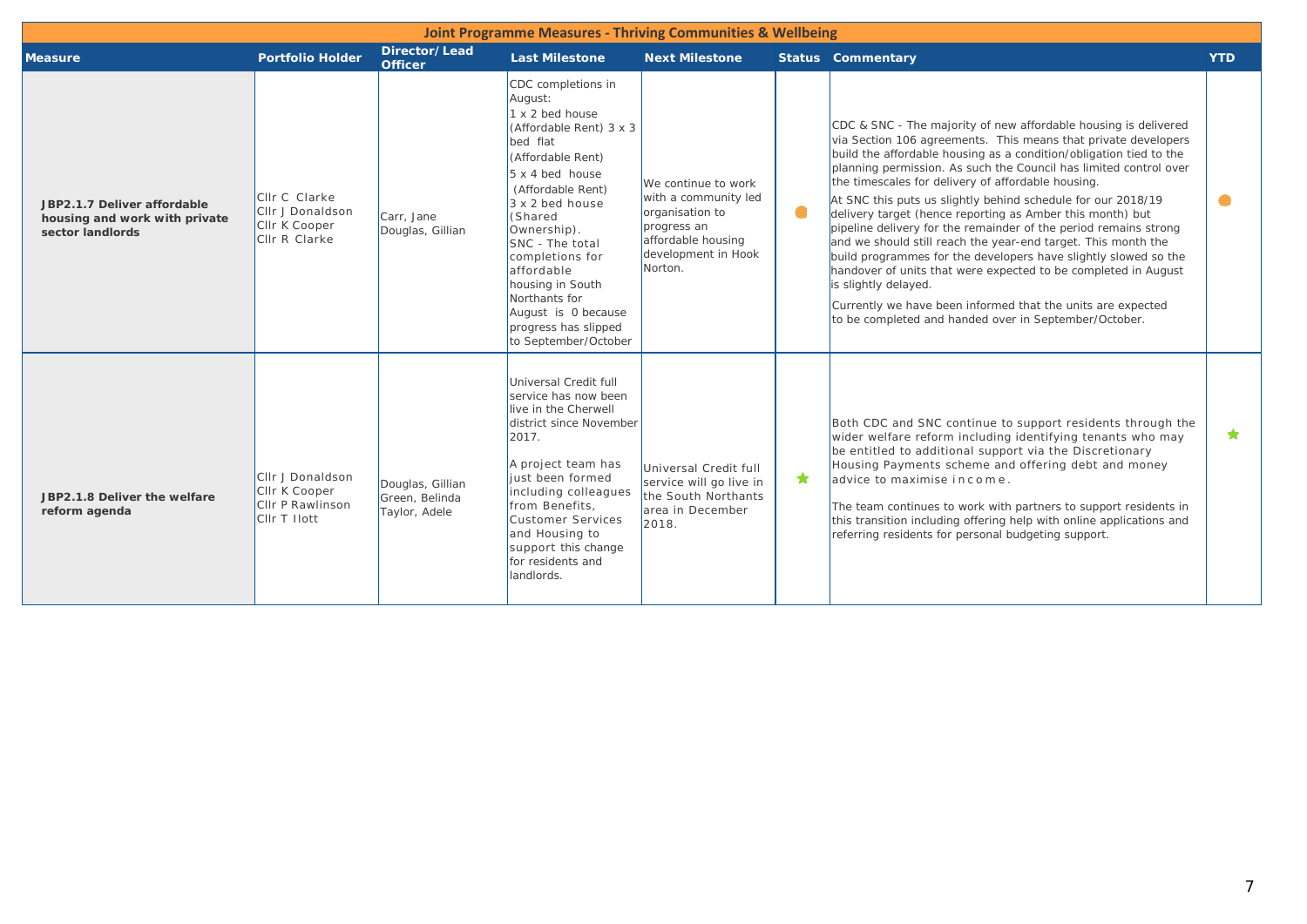| <b>Joint Programme Measures - District of Opportunity &amp; Growth</b> |                                   |                                                   |                                                                                                                                                                                                                                                                                                                                                                                                                                                                                                                                                                                                                                                             |                                                                                                                                                                                                                                                                                                                                                                                                                                                                                                                                                                                                                   |   |                                                                                                                                                                                                                                                                                                                                                                                                                                                                                                                                                                                                                                                                                                                                                                                                                                                                                                                                                                                                                                                                                                                                                                                                                                                                                                                                                                                                                                                                                                                     |            |  |  |  |
|------------------------------------------------------------------------|-----------------------------------|---------------------------------------------------|-------------------------------------------------------------------------------------------------------------------------------------------------------------------------------------------------------------------------------------------------------------------------------------------------------------------------------------------------------------------------------------------------------------------------------------------------------------------------------------------------------------------------------------------------------------------------------------------------------------------------------------------------------------|-------------------------------------------------------------------------------------------------------------------------------------------------------------------------------------------------------------------------------------------------------------------------------------------------------------------------------------------------------------------------------------------------------------------------------------------------------------------------------------------------------------------------------------------------------------------------------------------------------------------|---|---------------------------------------------------------------------------------------------------------------------------------------------------------------------------------------------------------------------------------------------------------------------------------------------------------------------------------------------------------------------------------------------------------------------------------------------------------------------------------------------------------------------------------------------------------------------------------------------------------------------------------------------------------------------------------------------------------------------------------------------------------------------------------------------------------------------------------------------------------------------------------------------------------------------------------------------------------------------------------------------------------------------------------------------------------------------------------------------------------------------------------------------------------------------------------------------------------------------------------------------------------------------------------------------------------------------------------------------------------------------------------------------------------------------------------------------------------------------------------------------------------------------|------------|--|--|--|
|                                                                        | <b>Portfolio Holder</b>           | Director/Lead<br><b>Officer</b>                   | <b>Last Milestone</b>                                                                                                                                                                                                                                                                                                                                                                                                                                                                                                                                                                                                                                       | <b>Next Milestone</b>                                                                                                                                                                                                                                                                                                                                                                                                                                                                                                                                                                                             |   | <b>Status Commentary</b>                                                                                                                                                                                                                                                                                                                                                                                                                                                                                                                                                                                                                                                                                                                                                                                                                                                                                                                                                                                                                                                                                                                                                                                                                                                                                                                                                                                                                                                                                            | <b>YTD</b> |  |  |  |
| JBP3.1.1 Deliver innovative and<br>effective housing schemes           | Cllr J Donaldson<br>Cllr K Cooper | Carr, Jane<br>Colwell, Adrian<br>Douglas, Gillian | <b>SNC</b><br>The Local Development The detailed<br>Company (LDC) has<br>received pre- planning<br>comments back from<br>the local planning<br>authority. These<br>comments have<br>informed detailed<br>financial viability<br>appraisals for the site.<br><b>CDC</b><br><b>BUILD!</b> Accepted the<br>handover of 42 one<br>and two bedroom<br>apartments at<br>Gardeners Close,<br>Bicester.                                                                                                                                                                                                                                                             | financial viability<br>appraisal work will<br>inform the<br>business plan and<br>overall financial<br>model for the<br>local<br>development<br>company.<br>The business plan and<br>overall financial model<br>for the local<br>development company<br>to be updated.                                                                                                                                                                                                                                                                                                                                             | ★ | Pre-planning application comments have been received from the<br>local planning authority with regard to the Local Development<br>Company.<br>These comments have informed detailed financial viability<br>appraisals for the site.<br>The project is on track to bring a report to SNC Cabinet on 8<br>October.<br>Hook Norton Low Carbon are working with the Council's<br>Strategic Housing Team to work up proposals for a community<br>led development of housing to meet local housing need within<br>the village.<br>A village housing needs survey for Hook Norton has n o w<br>been completed and analysed.<br>The housing needs information will inform the community-led<br>housing proposal.<br>BUILD! Of the 43 properties, 40 of these are shared ownership and<br>can be sold at 50% of their total cost to ensure we maximise<br>affordability for the new owners.                                                                                                                                                                                                                                                                                                                                                                                                                                                                                                                                                                                                                                  | $\bigstar$ |  |  |  |
| JBP3.1.2 Increase Tourism                                              | Cllr L Pratt<br>Cllr S Clarke     | Colwell, Adrian<br>Newman, Steven<br>Ward, Greg   | CDC<br>New maps with<br>visitor information<br>installed on boards<br>in Banbury.<br>Supported the<br>Heritage Lottery<br>Fund submission for<br><b>Bicester Dovecote</b><br>on 14 Aug.<br>Commissioned<br>economic impact<br>assessment of the<br>volume and value of<br>tourism locally.<br>SNC<br>Support and<br>sponsorship for<br>Brackley Festival of<br>Motorcycling (10<br>Anniversary Event on<br>12 August).<br>South<br>Northamptonshire<br>Walking & Cycling<br>quides (6 illustrated<br>map books) updated.<br>Rural Development<br>Programme for<br>England (RDPE)<br>request for letter of<br>support circulated to<br>Towcester businesses. | CDC<br>Projects - Produce<br>new Cherwell Visitor<br>Guide. Install new<br>information boards<br>in Bicester (Crown<br>Walk). Review Visitor<br>Information Centre<br>Service Level<br>Agreements by<br>December.<br>Events romote<br>throughout the<br>district. Publish<br>economic impact<br>assessment by<br>November.<br><b>SNC</b><br>Complete first draft of<br>the RDPE<br>Watermeadows<br>funding bid Full<br>Application form.<br>Reinstall & refurbished<br>cast<br>iron Tourism<br>Signage<br>in Towcester & Brackley<br>Town<br>Centre and at<br>Waitrose in both Towns<br>during September<br>2018. | ★ | <b>CDC</b><br>Co-ordinated support for a rural business facing hardship,<br>including engaging OxLEP business adviser to provide specialist<br>advice.<br>Nearing completion of the rural tourism development EU funding<br>programme for rural enterprise.<br>Membership and day-to-day liaison with Experience Oxfordshire<br>to promote Cherwell's visitor economy, enabling business<br>involvement in regional and national support.<br>Contract management of Banbury and Bicester Visitor<br>Information centres and destination management partnership -<br>provided information and marketing services.<br><b>SNC</b><br>Brackley Festival of Motorcycling took place on 12 August and<br>the Economic Team worked closely with the organisers to<br>provide sponsorship and support around event liaison,<br>organisation and marketing (including SNC Tourism adverts<br>in the Event programme and displayed on the large event<br>screens).<br>USAF Croughton: Onsite meeting held to deliver tourism brochures<br>and also provide information to promote the district took place.<br>Rural Development Programme for England Watermeadows<br>funding bid - letter hand delivered by the Economic Growth<br>Team to all Towcester Town Centre businesses<br>(predominantly retailers) to request written support for the<br>bid. Opportunity was taken to explain the bid in more detail<br>whilst on site and to develop a dialogue with Towcester Business<br>Groups and Clubs during the campaign. | ★          |  |  |  |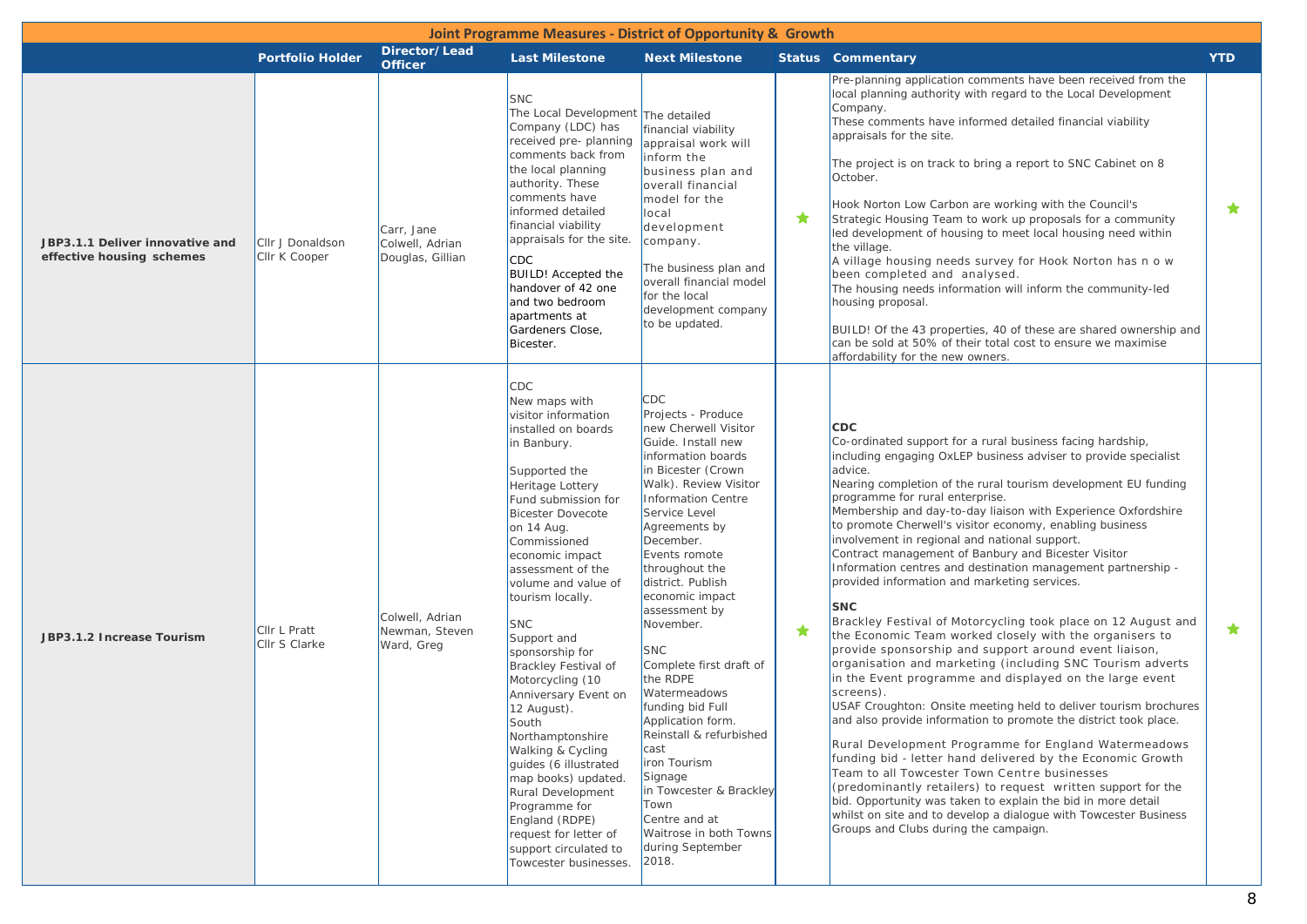| Joint Programme Measures - District of Opportunity & Growth      |                                |                                                                  |                                                                                                                                                                                                                                                                                                                                                                                                                                                                                                                                                                                                                                                                 |                                                                                                                                                                                                                                                                                                                                                                                                                                                                                                                                                                                                                                                                                                                                                                                                                                                                                                                                                                                                                              |   |                                                                                                                                                                                                                                                                                                                                                                                                                                                                                                                                                                                                                                                                                                                                                                                                                                                                                                                                                                                                                                                                                                                                                                                                                                                                                                                                                                                                                                                                      |            |  |  |  |
|------------------------------------------------------------------|--------------------------------|------------------------------------------------------------------|-----------------------------------------------------------------------------------------------------------------------------------------------------------------------------------------------------------------------------------------------------------------------------------------------------------------------------------------------------------------------------------------------------------------------------------------------------------------------------------------------------------------------------------------------------------------------------------------------------------------------------------------------------------------|------------------------------------------------------------------------------------------------------------------------------------------------------------------------------------------------------------------------------------------------------------------------------------------------------------------------------------------------------------------------------------------------------------------------------------------------------------------------------------------------------------------------------------------------------------------------------------------------------------------------------------------------------------------------------------------------------------------------------------------------------------------------------------------------------------------------------------------------------------------------------------------------------------------------------------------------------------------------------------------------------------------------------|---|----------------------------------------------------------------------------------------------------------------------------------------------------------------------------------------------------------------------------------------------------------------------------------------------------------------------------------------------------------------------------------------------------------------------------------------------------------------------------------------------------------------------------------------------------------------------------------------------------------------------------------------------------------------------------------------------------------------------------------------------------------------------------------------------------------------------------------------------------------------------------------------------------------------------------------------------------------------------------------------------------------------------------------------------------------------------------------------------------------------------------------------------------------------------------------------------------------------------------------------------------------------------------------------------------------------------------------------------------------------------------------------------------------------------------------------------------------------------|------------|--|--|--|
|                                                                  | <b>Portfolio Holder</b>        | Director/Lead<br><b>Officer</b>                                  | <b>Last Milestone</b>                                                                                                                                                                                                                                                                                                                                                                                                                                                                                                                                                                                                                                           | <b>Next Milestone</b>                                                                                                                                                                                                                                                                                                                                                                                                                                                                                                                                                                                                                                                                                                                                                                                                                                                                                                                                                                                                        |   | <b>Status Commentary</b>                                                                                                                                                                                                                                                                                                                                                                                                                                                                                                                                                                                                                                                                                                                                                                                                                                                                                                                                                                                                                                                                                                                                                                                                                                                                                                                                                                                                                                             | <b>YTD</b> |  |  |  |
| JBP3.1.3 Deliver the masterplans<br>for the key economic centres | Cllr C Clarke<br>Cllr R Clarke | Colwell, Adrian<br>Jolly, Robert<br>Newman, Steven<br>Ward, Greg | <b>SNC</b><br>Brackley - Delivery of<br>the Brackley Town<br>Football Club Civic<br>Dinner on 1 August<br>Towcester - Weekly<br>meetings with<br>Highways England<br>and Economic<br>Growth Team for the<br>A5 Towcester<br>Roadworks<br>programme<br>CDC.<br>Banbury - Supported<br>HelloFresh's 'Meet the<br>Employer' event on<br>23 August, with Job<br>Club as well as<br>through promotion<br>online (CDC website),<br>via social media, &<br>local town centre<br>posters.<br>Insufficient interest<br>shown by traders for<br>pre-Christmas<br>recruitment event.<br>Bicester &<br>Kidlington- Core<br>information, advice<br>and guidance<br>provided. | CDC - Banbury -<br>Job Fair led by<br><b>Activate Learning</b><br>(Banbury College).<br>Sponsor the 'Big<br>Feed 2' event on<br>23 Sept, working with<br>schools in developing<br>career paths.<br>Lead Brighter<br>Futures projects<br>around skills and<br>employability<br>support.<br>Work experience<br>directory linking<br>schools with employers.<br>Bicester - Lead<br>'Enterprise & Skills' to<br>be held on 27 Sept.<br>Support Electric<br>Vehicle event on 14<br>Sept. Recruitment<br>support for Bicester's<br>McDonalds.<br>Kidlington - Liaise<br>further with local<br>businesses to offer<br>support services.<br>SNC - Silverstone -<br>Project planning with<br>Total Sim for<br>involvement with the<br>Silverstone Cycle<br>Hub funding bid.<br>Towcester - Develop<br>the partnership<br>working with<br>Highways England<br>and Forkers Ltd to<br>ensure that all<br>businesses,<br>visitors, residents<br>affected by the<br>roadworks are kept<br>informed and that<br>disruption is<br>minimised. | ★ | <b>SNC</b><br>Brackley Town Football Club Civic Event attended by over 40<br>quests of the SNC Chairman. This was followed by a<br>presentation of a special life-size chocolate trophy, from a<br>supplier in Brackley, for their outstanding success<br>during the year and for their win at Wembley. The Club<br>brought along & displayed the actual Wembley Trophy on<br>the evening.<br>Towcester - The Economic Growth team involved in monitoring<br>and liaising with Highways England to ensure that the programme<br>for the A5 Towcester roadworks has the least impact on<br>businesses and other groups as possible.<br><b>CDC</b><br>Banbury - On-going engagement with Castle Quay<br>redevelopment plans to ensure that the needs of businesses<br>are understood and met.<br>Attended 'soft-launch' of Crown House development in<br>Banbury. Supporting the manager and Board of the new<br>Business Improvement District to enable it to flourish.<br>Partner's open morning attended at EMBS Community College.<br>Engagement with local schools, through the Young Enterprise<br>Board and hosting a work experience student.<br>Bicester - Liaison with traders to resolve operational<br>matters. Planning and promotion of Enterprise and Skills<br>event in September, including direct contact with local and<br>public notice boards.<br>Kidlington - Liaison with key businesses and developers to assist<br>investment and operations. | ★          |  |  |  |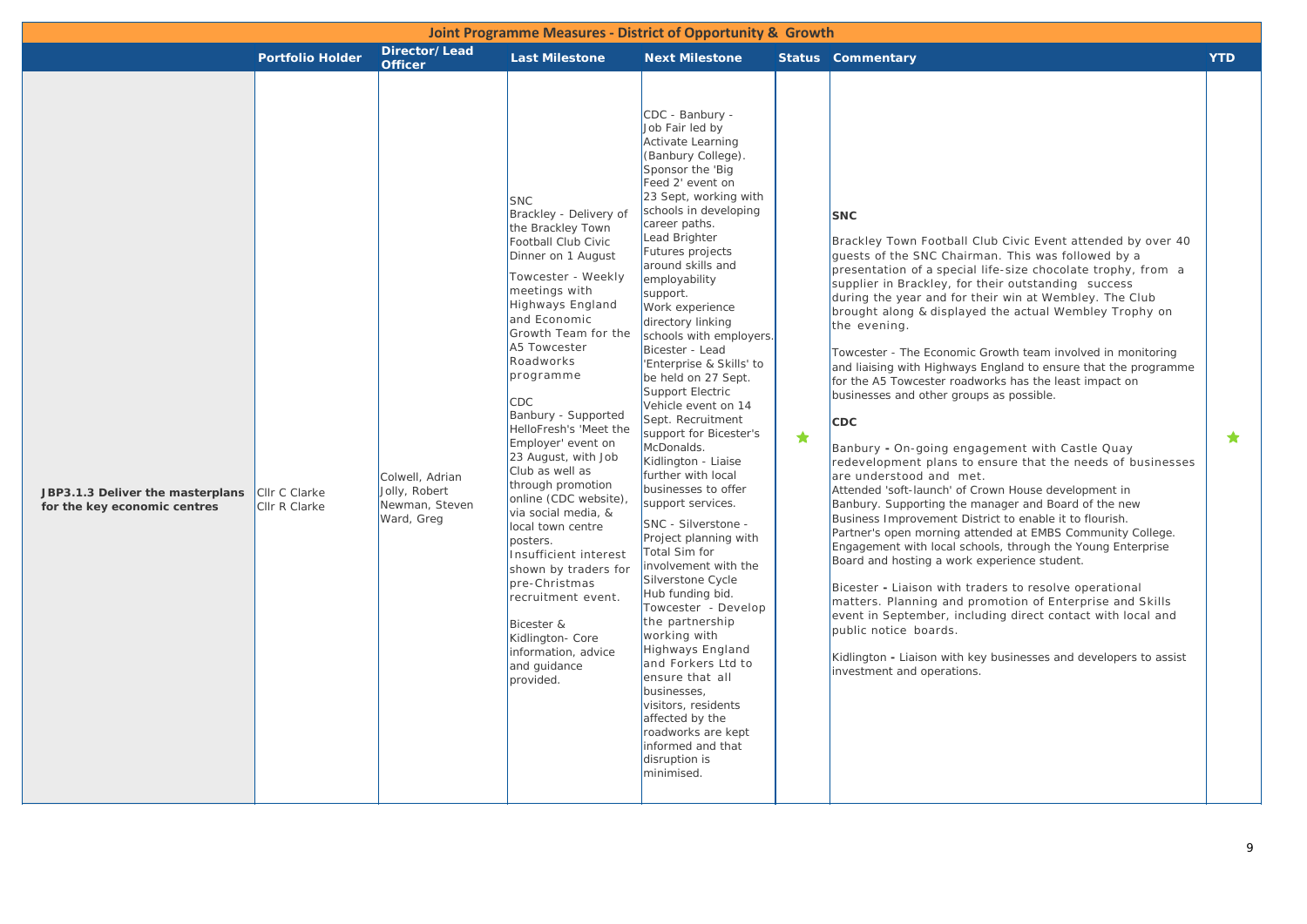| Joint Programme Measures - District of Opportunity & Growth                                                |                               |                                                                  |                                                                                                                                                                                                                                                                                                                                                                                                                                                                                                                                                                                                                                                                                                                                                                             |                                                                                                                                                                                                                                                                                                                                                                                                                                                                                                                                                                                                                                                                                                                                                                                                        |           |                                                                                                                                                                                                                                                                                                                                                                                                                                                                                                                                                                                                                                                                                                                                                                                                                                                                                                                                                                            |            |  |  |  |
|------------------------------------------------------------------------------------------------------------|-------------------------------|------------------------------------------------------------------|-----------------------------------------------------------------------------------------------------------------------------------------------------------------------------------------------------------------------------------------------------------------------------------------------------------------------------------------------------------------------------------------------------------------------------------------------------------------------------------------------------------------------------------------------------------------------------------------------------------------------------------------------------------------------------------------------------------------------------------------------------------------------------|--------------------------------------------------------------------------------------------------------------------------------------------------------------------------------------------------------------------------------------------------------------------------------------------------------------------------------------------------------------------------------------------------------------------------------------------------------------------------------------------------------------------------------------------------------------------------------------------------------------------------------------------------------------------------------------------------------------------------------------------------------------------------------------------------------|-----------|----------------------------------------------------------------------------------------------------------------------------------------------------------------------------------------------------------------------------------------------------------------------------------------------------------------------------------------------------------------------------------------------------------------------------------------------------------------------------------------------------------------------------------------------------------------------------------------------------------------------------------------------------------------------------------------------------------------------------------------------------------------------------------------------------------------------------------------------------------------------------------------------------------------------------------------------------------------------------|------------|--|--|--|
|                                                                                                            | <b>Portfolio Holder</b>       | Director/Lead<br><b>Officer</b>                                  | <b>Last Milestone</b>                                                                                                                                                                                                                                                                                                                                                                                                                                                                                                                                                                                                                                                                                                                                                       | <b>Next Milestone</b>                                                                                                                                                                                                                                                                                                                                                                                                                                                                                                                                                                                                                                                                                                                                                                                  |           | <b>Status Commentary</b>                                                                                                                                                                                                                                                                                                                                                                                                                                                                                                                                                                                                                                                                                                                                                                                                                                                                                                                                                   | <b>YTD</b> |  |  |  |
| JBP3.1.4 Increase employment at<br>strategic employment sites,<br>promote investments & business<br>growth | Cllr L Pratt<br>Cllr S Clarke | Colwell, Adrian<br>Jolly, Robert<br>Newman, Steven<br>Ward, Greg | $SNC -$<br>Job Club/Job Match: 3<br>Jobseekers directly<br>supported back to<br>work<br><b>Business Support:</b><br>27 one to one<br>support, advice and<br>quidance sessions<br>undertaken Business<br>Incubator Feasibility<br>Study FINAL DRAFT<br>Report competed for<br>final review.<br>Inward Investment<br>Guide distribution<br>completed.<br>$CDC -$<br>Job Clubs - new 5<br>day a week<br>signposting service<br>progressing well<br>alongside new Job<br>Seeker guide.<br>Detailed advice<br>provided on key<br>planning applications a<br>Heyford Park and<br>Begbroke Science Park<br>Support and<br>quidance provided<br>in the development<br>of large industrial<br>buildings to<br>maximising their<br>potential of<br>representing leading<br>employers. | <b>CDC</b><br>Publish examples<br>of new commercial<br>investment in Cherwell<br>Link by Oct.<br>Produce new<br>Investment Guide by<br>Sept.<br>Develop a new<br>Commercial investment<br>website by Oct.<br>Review small<br>employment sites<br>prior to Local Plan<br>Part 2 (ensuring<br>needs of SMEs are<br>met). Enable the<br>extension of<br>enterprise support<br>services by Oct.<br>Trial new Invest<br>North Oxfordshire<br>website by Sept.<br><b>SNC</b><br>Job Match<br>Workshop to be<br>delivered 12<br>September 2018.<br>Innovation and<br>Investment<br>Conference delivery of<br>event.<br><b>Attending SEMLEP</b><br>Local Growth Fund<br>Workshops and<br>European Regional<br>Development Fund<br>Information events.<br>Redundancy<br>Support for<br>Towcester<br>Racecourse. | $\bullet$ | <b>CDC</b><br>New industrial units in Bicester and Banbury under<br>development, support provided to new occupiers. Promote<br>workshops and grants available through both Local Enterprise<br>Partnerships.<br>Support implementation of Innovation Programme by engaging<br>businesses.<br><b>SNC</b><br>Job Club successes slightly down against target (3 against<br>target of 4) owing to the summer holiday period. 3<br>successes were employees of Direct Legal and Collection<br>(DLC). 89% of employees from Job Clubs have found<br>employment.<br>Business Support Visits comprised of 6 Business Start Up<br>meetings, 18 Established Business Support Meetings and 3<br>Enterprise Club face to face consultations.<br>SNC Innovation and Investment Conference on track for the<br>September 19 event at The Wing, Silverstone (200 delegates<br>booked on).<br>Support offered to Towcester Racecourse after announcement<br>on going into administration. | ★          |  |  |  |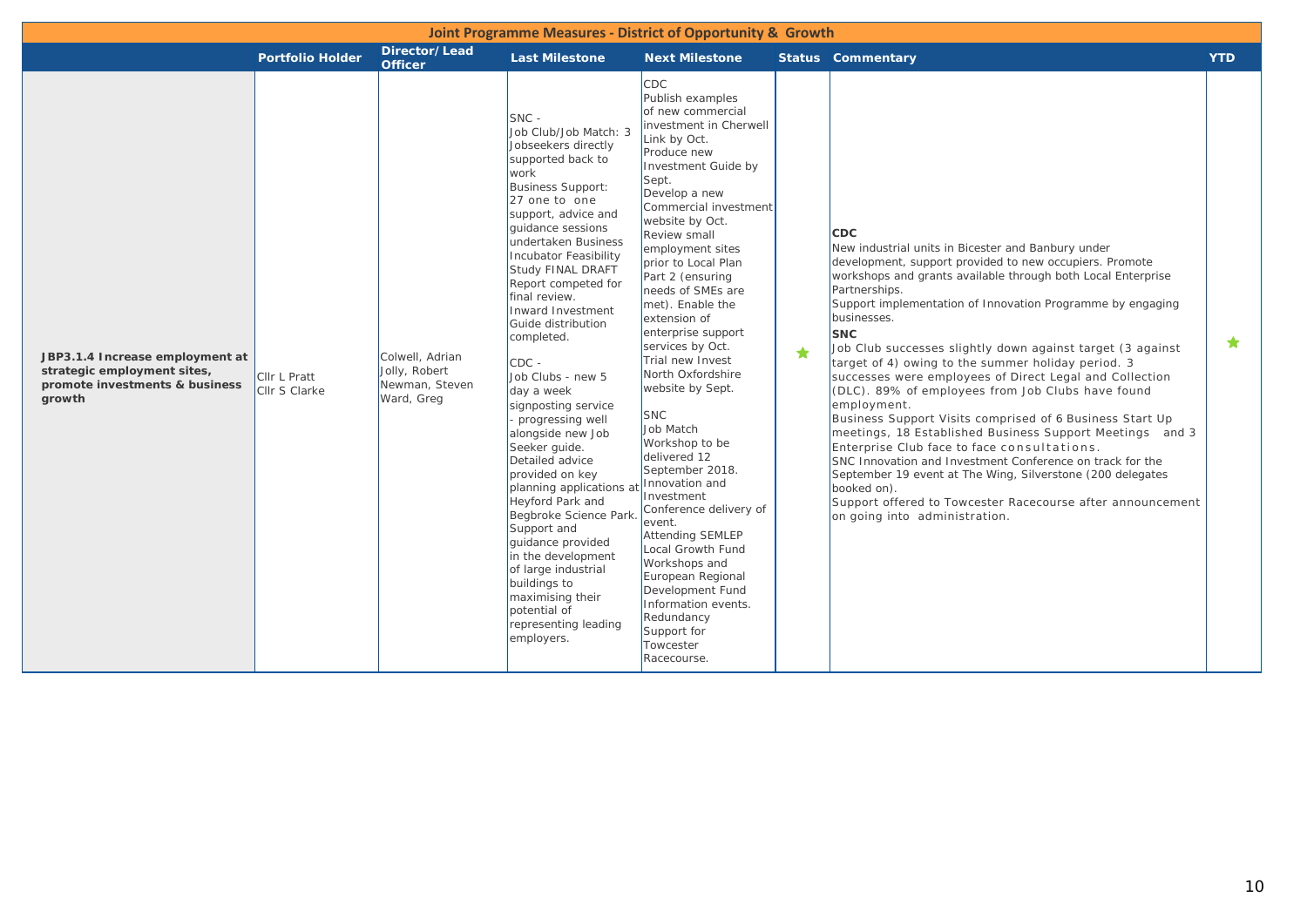| <b>Joint Programme Measures - District of Opportunity &amp; Growth</b> |                                |                                                                                  |                                                                                                                                                                                                                                                                                                                                                                                                                                                                                                                                                                                              |                                                                                                                                                                                                                           |           |                                                                                                                                                                                                                                                                                                                                                                                                                                                                                                                                                                                                                                                                                                                                                                                                                                                                                                                                                                                                                                                                                                                                                                                                                                                                                                                                                                                                                                                                                                                                                                        |            |  |  |  |
|------------------------------------------------------------------------|--------------------------------|----------------------------------------------------------------------------------|----------------------------------------------------------------------------------------------------------------------------------------------------------------------------------------------------------------------------------------------------------------------------------------------------------------------------------------------------------------------------------------------------------------------------------------------------------------------------------------------------------------------------------------------------------------------------------------------|---------------------------------------------------------------------------------------------------------------------------------------------------------------------------------------------------------------------------|-----------|------------------------------------------------------------------------------------------------------------------------------------------------------------------------------------------------------------------------------------------------------------------------------------------------------------------------------------------------------------------------------------------------------------------------------------------------------------------------------------------------------------------------------------------------------------------------------------------------------------------------------------------------------------------------------------------------------------------------------------------------------------------------------------------------------------------------------------------------------------------------------------------------------------------------------------------------------------------------------------------------------------------------------------------------------------------------------------------------------------------------------------------------------------------------------------------------------------------------------------------------------------------------------------------------------------------------------------------------------------------------------------------------------------------------------------------------------------------------------------------------------------------------------------------------------------------------|------------|--|--|--|
|                                                                        | <b>Portfolio Holder</b>        | Director/Lead<br><b>Officer</b>                                                  | <b>Last Milestone</b>                                                                                                                                                                                                                                                                                                                                                                                                                                                                                                                                                                        | <b>Next Milestone</b>                                                                                                                                                                                                     |           | <b>Status Commentary</b>                                                                                                                                                                                                                                                                                                                                                                                                                                                                                                                                                                                                                                                                                                                                                                                                                                                                                                                                                                                                                                                                                                                                                                                                                                                                                                                                                                                                                                                                                                                                               | <b>YTD</b> |  |  |  |
| JBP3.1.5 Delivery against Local<br>Plans for CDC & SNC                 | Cllr C Clarke<br>Cllr R Clarke | Bowe, Andrew<br>Colwell, Adrian<br>Darcy, Andy<br>Newton, Jim<br>Peckford, David | CDC - A programme<br>lof infrastructure<br>projects are<br>progressing to<br>support the delivery<br>of the adopted<br>Cherwell Local Plan in<br>Bicester, Banbury and<br>elsewhere in the<br>District.<br>SNC - the Towcester<br><b>Relief Road detailed</b><br>design is being<br>considered by<br>developers together<br>with exploring the<br>options for<br>accelerating its<br>delivery and<br>securing the funding<br>required to bring<br>forward the<br>construction<br>programme.<br>Improvements to<br>the Oxford Road /<br>A43 Roundabout in<br>Brackley have been<br>completed. | SNC: Undertake a 6<br>week public<br>consultation exercise<br>and submit the Plan<br>to Full Council for<br>approval to submit to<br>the Planning<br>Inspectorate for<br>examination no later<br>than January 23<br>2019. | $\bullet$ | SNC: Progress has not kept pace with the local<br>development scheme (which is the formal timetable).<br>A substantial risk to the Plan emerged, which needed to be<br>laddressed. In order that the Plan as whole did not fail at a<br>critical stage, which would have sent it back to the<br>beginning of the process, instead a short delay enabled<br>the risk to be reduced. This proactive risk management<br>has resulted in a stronger Plan.<br>It should be noted that, according to the legal<br>requirements, the local development scheme should be up<br>to date at the point the Plan is Submitted to the Secretary<br>of State, and there is no restriction on the number of<br>times the local development scheme may be updated. That<br>said, we are confident that the revised local development<br>scheme, which is due to be considered by next week's<br>meeting of the PPRS, is challenging and realistic.<br>CDC - The Partial Review Local Plan was submitted to PINs<br>(Planning Inspectorate) for Examination on 5 March 2018. A<br>preliminary hearing will be held on 28 September 2018.<br>The dates for the main public hearings are not yet known,<br>but the process of Examination is on-going.<br>The programme for examination is overseen by the Planning<br>Inspectorate not the Council.<br>The programme for the next Local Plan is under review having<br>regard to the revised National Planning Policy Framework<br>(published 24 July 2018) and the on-going scoping for the<br>countywide Joint Statutory Spatial Plan. |            |  |  |  |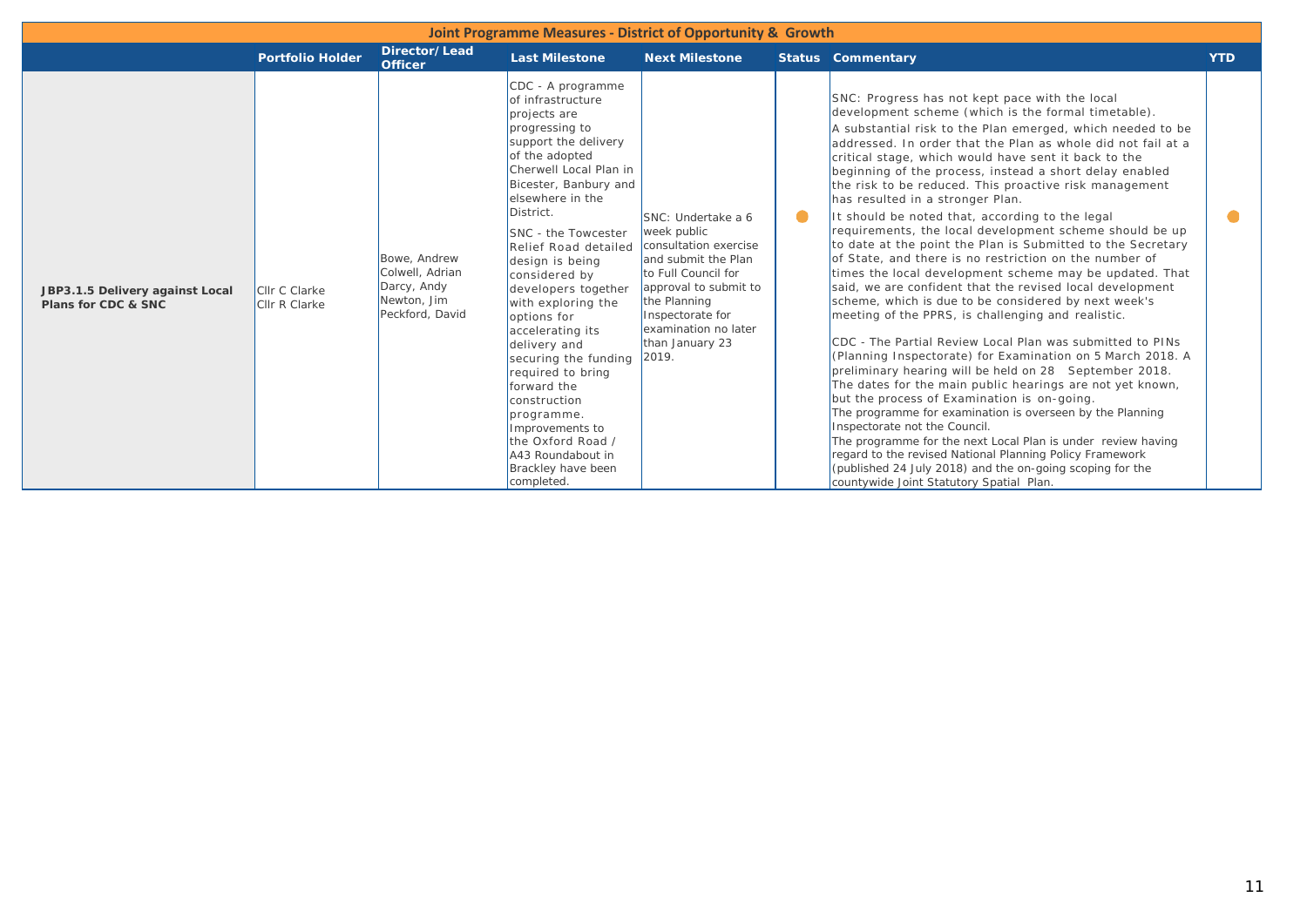| Joint KPIs - Protected, Green and Clean   |            |                                 |                                 |               |        |  |                                                                                                                                                         |                              |            |            |
|-------------------------------------------|------------|---------------------------------|---------------------------------|---------------|--------|--|---------------------------------------------------------------------------------------------------------------------------------------------------------|------------------------------|------------|------------|
| <b>Measure</b>                            |            | <b>Council Portfolio Holder</b> | Director/Lead<br><b>Officer</b> | <b>Result</b> |        |  | Target Status Commentary                                                                                                                                | YTD.<br><b>Result Target</b> | <b>YTD</b> | <b>YTD</b> |
| JBP1.2.1C % Waste Recycled &<br>Composted | CDC        | <b>CIIr D Pickford</b>          | Kane, Graeme<br>Potter, Ed      | 57.40%        | 57.78% |  | CDC Recycling rate is down by 1.5% in comparison to<br>last year mainly due to the reduced garden waste.                                                | 57.40%                       | 59.14%     |            |
| JBP1.2.1S % Waste Recycled &<br>Composted | <b>SNC</b> | CIIr D Bambridge                | Kane, Graeme<br>Potter, Ed      | 62.47%        | 64.44% |  | Performance is lower because of the extremely hot<br>and dry summer. This means that a lot less garden<br>waste has been collected from the green bins. | 64.39%                       | 65.27%     |            |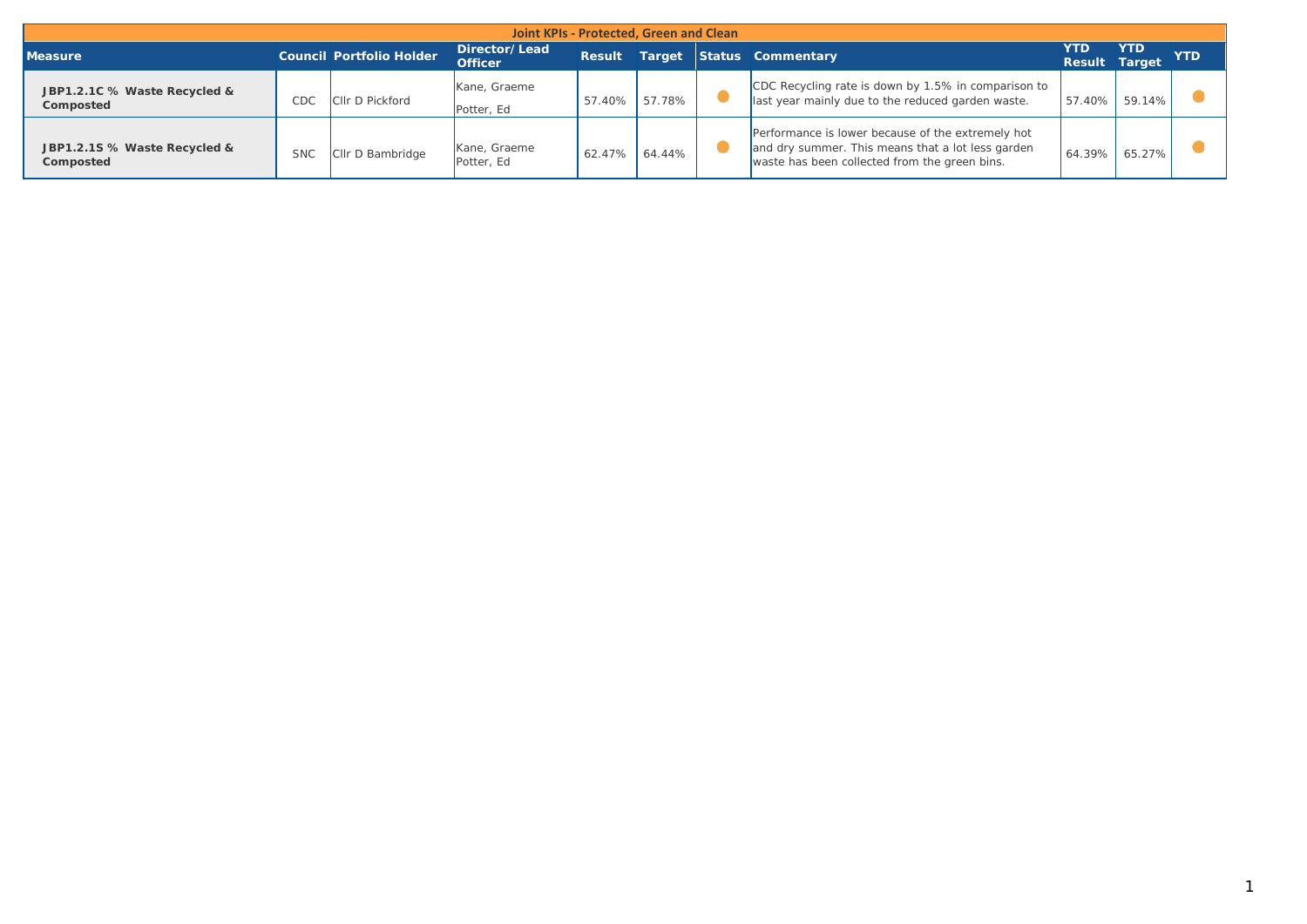| <b>Joint KPIs - Thriving Communities &amp; Wellbeing</b>                                    |            |                                 |                                 |       |       |            |                                                                                                                                                                                                                                                                                                                                                                                                                  |                                    |            |            |
|---------------------------------------------------------------------------------------------|------------|---------------------------------|---------------------------------|-------|-------|------------|------------------------------------------------------------------------------------------------------------------------------------------------------------------------------------------------------------------------------------------------------------------------------------------------------------------------------------------------------------------------------------------------------------------|------------------------------------|------------|------------|
| <b>Measure</b>                                                                              |            | <b>Council Portfolio Holder</b> | Director/Lead<br><b>Officer</b> |       |       |            | Result Target Status Commentary                                                                                                                                                                                                                                                                                                                                                                                  | <b>YTD</b><br><b>Result Target</b> | <b>YTD</b> | <b>YTD</b> |
| JBP2.2.1C Number of households<br>living in Temporary Accommodation<br>(TA)                 | CDC        | Cllr J Donaldson                | Carr, Jane<br>Douglas, Gillian  | 30.00 | 43.00 | ★          | The Housing Team continues to proactively work to<br>prevent and relieve homelessness. Despite the new<br>duties under the Homelessness Reduction Act and<br>increased demand, TA figures remain within target.                                                                                                                                                                                                  | 30.00                              | 43.00      | ★          |
| JBP2.2.1S Number of households<br>living in Temporary Accommodation<br>(TA)                 | <b>SNC</b> | Cllr K Cooper                   | Carr, Jane<br>Douglas, Gillian  | 16.00 | 25.00 | ★          | The Housing Options team is actively working<br>within the framework of the Homelessness<br>Reduction Act, with the main emphasis being on<br>prevention. This has meant working hard with<br>landlords to sustain tenancies and control use of<br>TA.                                                                                                                                                           | 16.00                              | 25.00      | ★          |
| JBP2.2.2C Average time taken to<br>process Housing Benefit new claims                       | CDC        | <b>CIIr T Ilott</b>             | Green, Belinda<br>Taylor, Adele | 14.81 | 15.00 | ★          | The average time taken to assess new claims for<br>benefit was 14.8 days for the month of August<br>against a target of 15 days. The national<br>average time taken to assess new claims is 22<br>days. Performance is strong and is reflected in<br>the year to date figure of<br>12.89 days.                                                                                                                   | 12.89                              | 15.00      | ╈          |
| JBP2.2.2S Average time taken to<br>process Housing Benefit new claims<br>$\mathbf{H}$       | <b>SNC</b> | <b>CIIr P Rawlinson</b>         | Green, Belinda<br>Taylor, Adele | 5.16  | 15.00 | $\bigstar$ | The average time taken to assess new claims for<br>Housing Benefit is<br>5.16 days against a target of 15 days. This is<br>excellent performance and is reflected in the year<br>to date figure of 7.91 days. New claims will<br>continue to be monitored and a pro-active<br>approach taken to the assessment including<br>contacting the customer for information and use of<br>the DWP and HMRC data systems. | 7.91                               | 15.00      |            |
| JBP2.2.3C Average time taken to<br>process Housing Benefit change<br>events<br>$\mathbf{H}$ | <b>CDC</b> | CIIr T Ilott                    | Green, Belinda<br>Taylor, Adele | 5.06  | 8.00  | $\bigstar$ | The average time taken to assess change events is<br>5.06 days. This follows the introduction of a new<br>work plan leading to a vast improvement on the<br>average time for July of 14.45 days.<br>The number of real time information files received<br>from DWP and HMRC continues to increase and the<br>team is undertaking a project to automate as many<br>of these files as possible.                    | 7.89                               | 8.00       |            |
| JBP2.2.3S Average time taken<br>process Housing Benefit change<br>events<br>$+$             | <b>SNC</b> | Cllr P Rawlinson                | Green, Belinda<br>Taylor, Adele | 5.82  | 8.00  | $\bigstar$ | The average time taken to assess change events<br>is 5.82 days against a target of 8 days. This good<br>performance is also reflected in the year to date<br>figure of 4.64 days.<br>The number of real time information change files<br>received from the DWP and HMRC continue to<br>increase in volume and the team is undertaking a<br>project to automate as many of the change files as<br>possible.       | 4.64                               | 8.00       | ★          |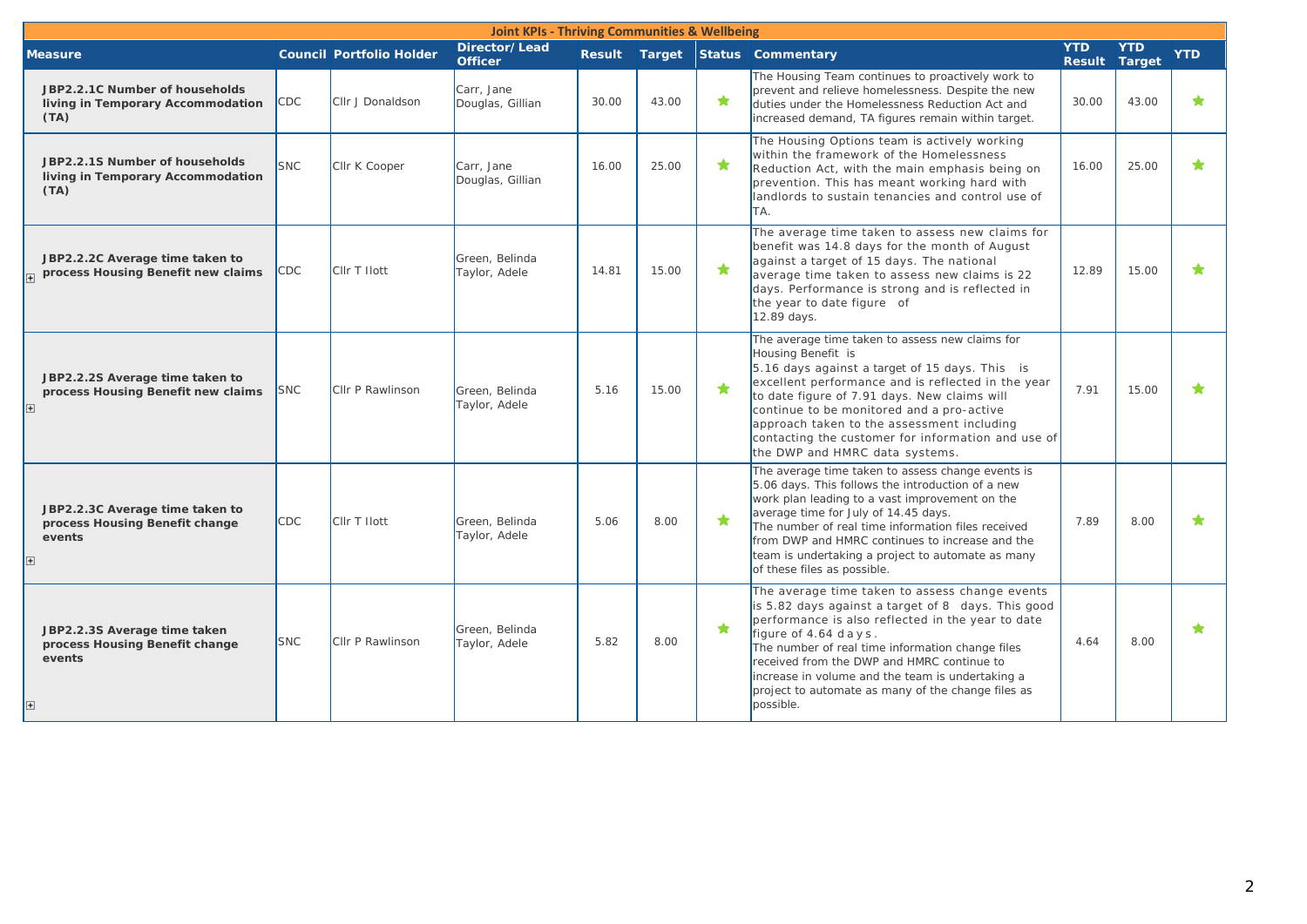| <b>Joint KPIs - Thriving Communities &amp; Wellbeing</b>               |            |                                 |                                 |         |         |           |                                                                                                                                                                                                                                                                                                                                                                                                                                                                                                                                                                                                                                                                 |                             |                 |            |
|------------------------------------------------------------------------|------------|---------------------------------|---------------------------------|---------|---------|-----------|-----------------------------------------------------------------------------------------------------------------------------------------------------------------------------------------------------------------------------------------------------------------------------------------------------------------------------------------------------------------------------------------------------------------------------------------------------------------------------------------------------------------------------------------------------------------------------------------------------------------------------------------------------------------|-----------------------------|-----------------|------------|
| <b>Measure</b>                                                         |            | <b>Council Portfolio Holder</b> | Director/Lead<br><b>Officer</b> |         |         |           | Result Target Status Commentary                                                                                                                                                                                                                                                                                                                                                                                                                                                                                                                                                                                                                                 | <b>YTD</b><br><b>Result</b> | YTD<br>Target   | <b>YTD</b> |
| JBP2.2.5C Number of visits/usage of<br><b>District Leisure Centres</b> | CDC        | Cllr G Reynolds                 | Bolton, Sharon<br>Carr, Jane    | 132,006 | 127,285 | ★         | August 2018 compared to 2017 has seen an increase in<br>usage from 117,328 to 120,240 (overall figure recorded<br>is 132,006 however this includes Stratfield Brake and<br>Whitelands for which there are no comparison figures<br>for last year as they are new facilities).<br>Usage at the Leisure Facilities across the month<br>was fairly consistent with Bicester showing a 3,000<br>drop during August 2017 but Woodgreen Leisure<br>Centre up 3,000 and Kidlington Leisure Centre up<br>circa 2,000. This resulted in a net increase against<br>2017 of circa 3,000 users.                                                                             |                             | 698,654 636,425 | $\bigstar$ |
| JBP2.2.5S Number of Visits/Usage of<br><b>District Leisure Centres</b> | <b>SNC</b> | Cllr K Cooper                   | Bolton, Sharon<br>Carr, Jane    | 59,110  | 60,404  | $\bullet$ | Usage across the Leisure Facilities is fairly<br>consistent in comparison to the same month last<br>year (59,110 - 2018 against 57,503 - 2017) an<br>overall increase of circa 1,500 users.<br>Individually Towcester Centre for Leisure<br>increased by circa 900 users and Brackley<br>Leisure Centre increased by around 1,300.<br>Brackley Swimming Pool has decreased by<br>circa 500 users which has caused this to<br>report as Amber. This is due to a reduced<br>number of swimming lesson attendance and<br>the booking of birthday parties has reduced.<br>However, Year to date we are over target by<br>20,000 increased usage which is fantastic. | 321,383 302,020             |                 | ★          |
| JBP2.2.6C % of Council Tax collected,<br>increasing Council Tax base   | <b>CDC</b> | CIIr T Ilott                    | Green, Belinda<br>Taylor, Adele | 8.92%   | 9.50%   | 0         | We are slightly below target both in month and<br>cumulatively for August 2018. This is due in part<br>to the growth in the Cherwell District and the<br>number of new builds coming on stream for<br>billing as the Valuation Officer assesses them.<br>This results in back billing for customers which<br>can skew the usual installment profiles. However,<br>the incoming work is now being processed in<br>fewer days which will assist with the collection of<br>Council Tax. More active recovery will continue in<br>future months which will also increase collection.                                                                                | 47.51%                      | 49.00%          |            |
| JBP2.2.6S % of Council Tax collected,<br>increasing Council Tax Base   | <b>SNC</b> | Cllr P Rawlinson                | Green, Belinda<br>Taylor, Adele | 9.11%   | 10.00%  | $\bullet$ | We have achieved our cumulative target for August<br>2018. Plans are in place to process the outstanding<br>work in a more timely way which will continue to<br>have a positive impact on the collection rates.                                                                                                                                                                                                                                                                                                                                                                                                                                                 | 49.49%                      | 49.00%          | ★          |
| JBP2.2.7C % of Business Rates<br>collected, increasing NNDR base       | CDC        | CIIr T Ilott                    | Green, Belinda<br>Taylor, Adele | 9.24%   | 9.00%   | ★         | We have achieved both the monthly and cumulative<br>target for August 2018. We are processing the<br>incoming work in a more timely way which will<br>continue to have a positive impact on the collection<br>rates.                                                                                                                                                                                                                                                                                                                                                                                                                                            |                             | 49.41% 49.00%   | ★          |
| JBP2.2.7S % of Business Rates<br>collected, increasing NNDR base       | <b>SNC</b> | Cllr P Rawlinson                | Green, Belinda<br>Taylor, Adele | 7.52%   | 9.00%   | ▲         | We are slightly under the monthly target collection<br>rate. We will closely monitor collection rates<br>throughout September and plans are in place to<br>analyse outstanding arrears and to refocus<br>resources to process documents in a timely way<br>which will have a positive impact on collection<br>rates.                                                                                                                                                                                                                                                                                                                                            |                             | 45.34% 48.00%   | $\bullet$  |